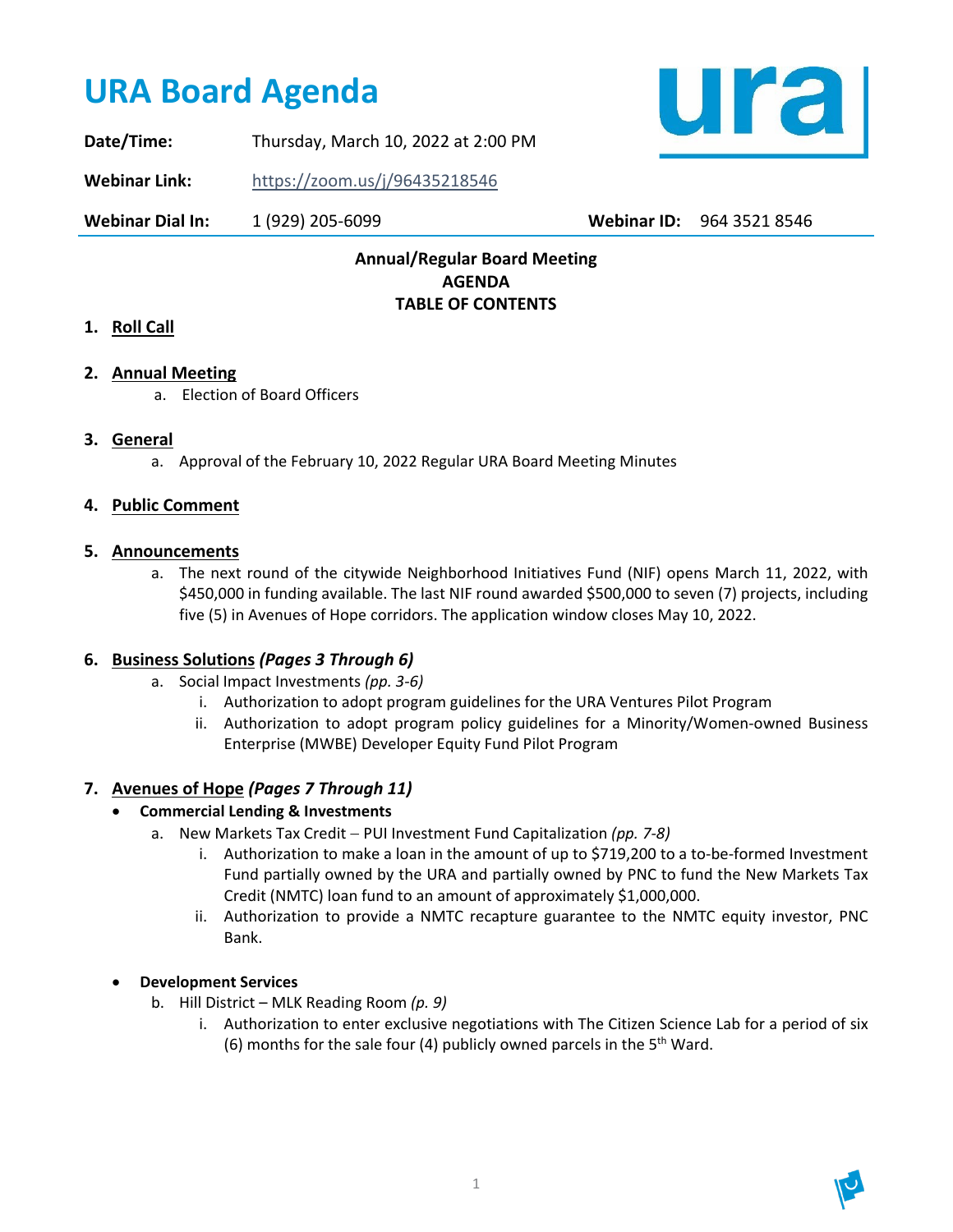- c. Second Avenue − 4800 Block City of Bridges Community Land Trust Residential Development Phase I *(pp. 10-11)*
	- i. Authorization to enter into a For-Sale Development Program grant agreement with City of Bridges in the amount of up to \$620,000.
	- ii. Authorization to waive For-Sale Development Program guidelines to exceed the per unit grant amount of \$100,000.
	- iii. Final drawings, final evidence of financing, and authorization to execute a deed for the sale of five (5) publicly owned parcels along Chatsworth and Hazelwood Avenues in Hazelwood.

## **8. Residential Lending & Investments** *(Pages 12 Through 15)*

- a. East Hills Prestigious Hills *(pp. 12-13)*
	- i. Authorization to enter into a Rental Gap Program loan agreement with Prestigious Hills, LP in the amount not to exceed \$1,250,000 for the renovation of Prestigious Hills (formerly known as "Second East Hills"), a 117-unit community in the East Hills neighborhood of the City of Pittsburgh.
- b. East Liberty Stanton Highland Apartments Phase II *(pp. 14-15)*
	- i. Authorization to enter into a Rental Gap Program loan agreement with AHI Stanton Highland Apartments, Inc. in the amount not to exceed \$690,000.

## **9. Development Services** *(Pages 16)*

- a. Troy Hill Troy Hill Firehouse *(p. 16)*
	- i. Authorization to enter into exclusive negotiations with QGE Holdings or a related entity for a period of six (6) months for the sale of parcel 48-N-10.

## **10. Administration**

- a. 2022 Operating Budget *(Director's Report will be presented during the meeting)*
	- i. Authorization to adopt the 2022 Operating Budget

## **11. Disclosures Agenda** *(Pages 17 - 20)*

## **12. Appendix: Resolutions** *(Pages 21 - 22)*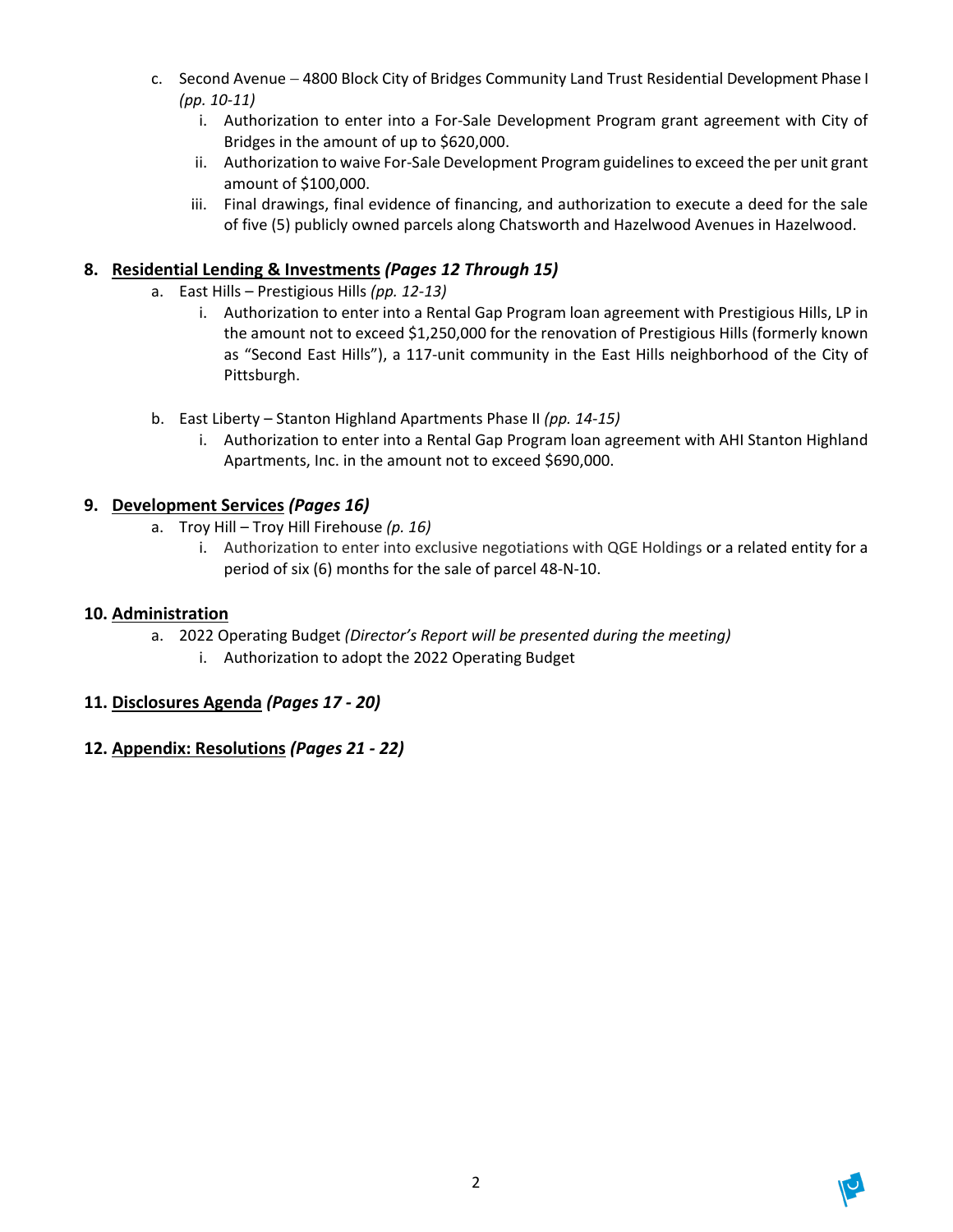- **To:** URA Board of Directors
- **From:** Tom Link, Chief Strategy Officer
- **Cc:** Greg Flisram, Executive Director Diamonte Walker, Deputy Executive Director
- **Date:** March 10, 2022

**Re:** Agenda Item 6(a): Business Solutions

#### **6(a) Social Impact Investments**

- i. Authorization to adopt program guidelines for the URA Ventures Pilot Program
- ii. Authorization to adopt program guidelines for the Minority/Women-owned Business Enterprise (MWBE) Developer Equity Fund Pilot Program

#### **Authorization Details**

The URA seeks to provide liquidity risk capital to minority and/or women (MWBE) owned businesses and founders.

Many MWBE businesses and founders have difficulty accessing risk capital and liquidity to expand businesses and sponsor real estate development projects.

Pittsburgh suffers from low rates of Black entrepreneurship and business ownership. One recent data point (**[link](https://www.lendingtree.com/business/small/black-owned-businesses-study/)**) describes Pittsburgh as having the lowest rate of Black-owned businesses among the 50 largest metros in the United States.

The URA has a long, successful history of investing directly in small businesses and supporting MWBE businesses through debt and investment products such as the Micro-Enterprise Loan Fund, the Minority Business Recovery and Growth Loan Fund, and other tools.

URA Ventures and the MWBE Developer Equity Fund Pilot Programs seek to build upon this foundation to provide additional liquidity and risk capital to Pittsburgh's M/WBE business community through a suite of programs.

URA Ventures will employ a trifold model seeking to generate investment & returns from venture backed and high growth potential firms allowing higher risk portfolio investments in smaller, long term growth main street businesses where impact is weighted more than economic return. URA Ventures will primarily focus on MWBE led businesses and founders historically overlooked and/or lacking access to traditional forms of risk capital.

URA Ventures' objective is to change the face of venture capital and entrepreneurship investment models while creating quality jobs, accelerating availability of risk capital to historically disadvantaged small businesses, and spurring economic growth in the City of Pittsburgh.

The MWBE Developer Equity Fund will provide direct equity investments in MWBE-sponsored real estate development ventures through a shared/risk reward structure that hopes to strengthen the development sponsor and provide return on investment to the URA.

The programs will be funded by a combination of Community Development Block Grant (CDBG) funds, URA revenue sources, and other URA, local, state, and/or federal sources as appropriate.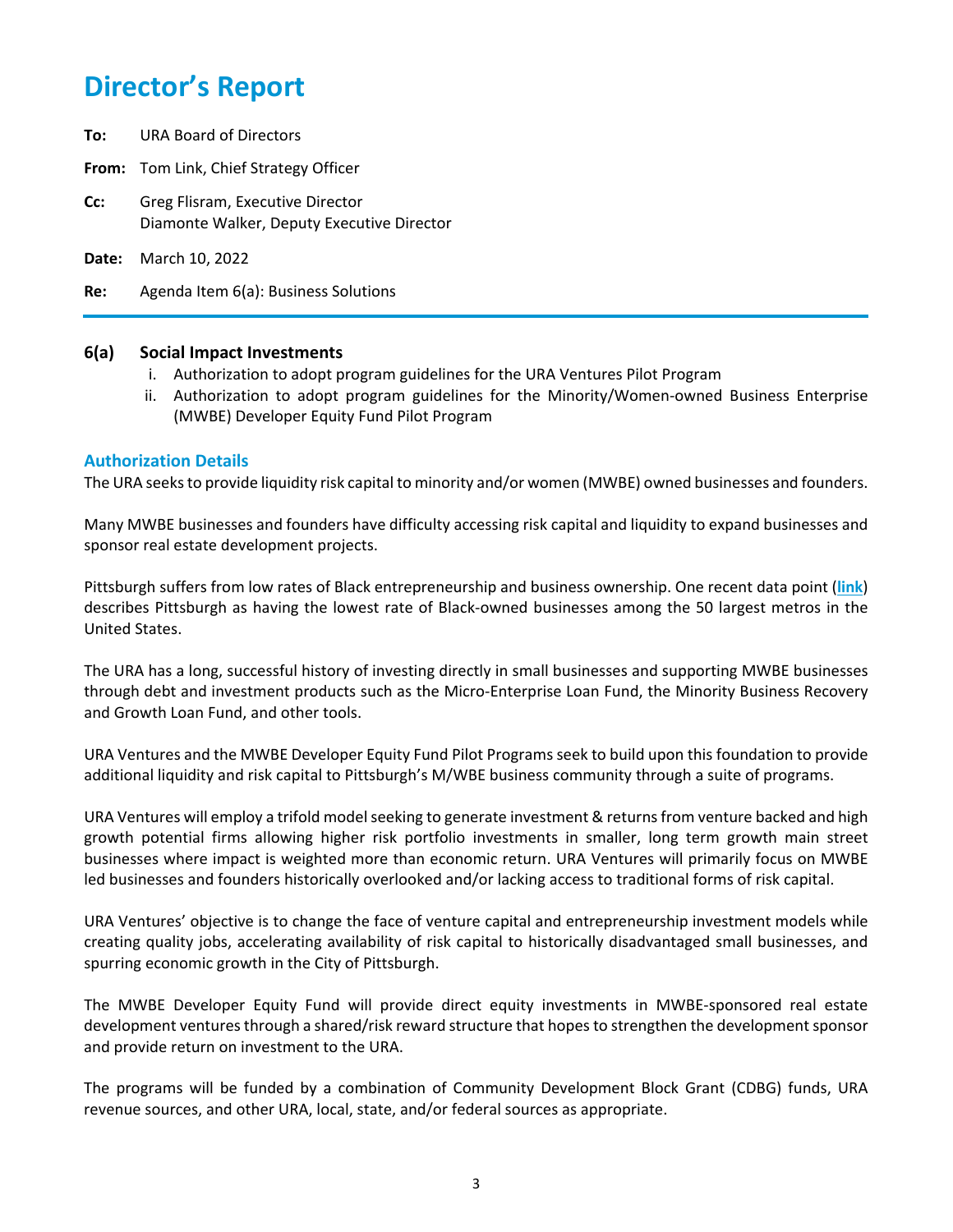## **Program Synopses**

## **URA Ventures - Mainstreet Ventures**

| Objective:                                           | Strengthen MWBE small businesses through shared risk/reward equity like investment<br>in business growth                                                                                                                                                                                                                                                                                                                                                                                                                                                   |
|------------------------------------------------------|------------------------------------------------------------------------------------------------------------------------------------------------------------------------------------------------------------------------------------------------------------------------------------------------------------------------------------------------------------------------------------------------------------------------------------------------------------------------------------------------------------------------------------------------------------|
| Form of Investment:                                  | Revenue-based direct investment to small businesses                                                                                                                                                                                                                                                                                                                                                                                                                                                                                                        |
| Terms:                                               | Up to \$100,000 per investment<br>$\bullet$<br>3% interest rate<br>$\bullet$<br>Return on invested capital through revenue-based return model<br>٠                                                                                                                                                                                                                                                                                                                                                                                                         |
| <b>Application &amp;</b><br><b>Approval Process:</b> | All applications for the program will be processed through an internal review and<br>approval process. At the URA's sole discretion, review and approvals shall be conducted<br>by a/the designated review committee. Upon affirmative recommendation from URA<br>designated review committee, final approval will be made by the URA. Regular reports<br>on investment approvals will be made to the URA's Board of Directors.<br>The URA may employ third party underwriting analysis to support decision making<br>process.                             |
| <b>Benefit:</b>                                      | Increase access to capital and liquidity for growing businesses<br>٠<br>Increase the long-term economic viability of growing small businesses<br>٠<br>Support MWBE led small business growth and job creation<br>At the community level, the program hopes to:<br>Encourage business growth in neighborhood business districts<br>$\bullet$<br>Encourage quality, locally controlled, wealth building and economic stability<br>$\bullet$<br>opportunities for Pittsburgh communities, particularly those located in an<br>Avenues of Hope (AoH) corridor. |
| <b>Funding:</b>                                      | \$1.3 million                                                                                                                                                                                                                                                                                                                                                                                                                                                                                                                                              |

## **URA Ventures - Pittsburgh Entrepreneur Fund 2.0**

| Objective:                                           | Strengthen MWBE technology and innovation-based businesses through shared<br>risk/reward equity-like investment in business growth                                                                                                                                                                                                                                                                                                                                                                                             |
|------------------------------------------------------|--------------------------------------------------------------------------------------------------------------------------------------------------------------------------------------------------------------------------------------------------------------------------------------------------------------------------------------------------------------------------------------------------------------------------------------------------------------------------------------------------------------------------------|
| Form of Investment:                                  | Convertible/safe loan to small businesses                                                                                                                                                                                                                                                                                                                                                                                                                                                                                      |
| Terms:                                               | Up to \$125,000 per investment<br>٠<br>8% interest rate<br>٠<br>Return on invested capital through exits and growth<br>٠                                                                                                                                                                                                                                                                                                                                                                                                       |
| <b>Application &amp;</b><br><b>Approval Process:</b> | All applications for the program will be processed through an internal review and<br>approval process. At the URA's sole discretion, review and approvals shall be<br>conducted by a/the designated review committee. Upon affirmative recommendation<br>from URA designated review committee, final approval will be made by the URA.<br>Regular reports on investment approvals will be made to the URA's Board of Directors.<br>The URA may employ third party underwriting analysis to support decision making<br>process. |

Ø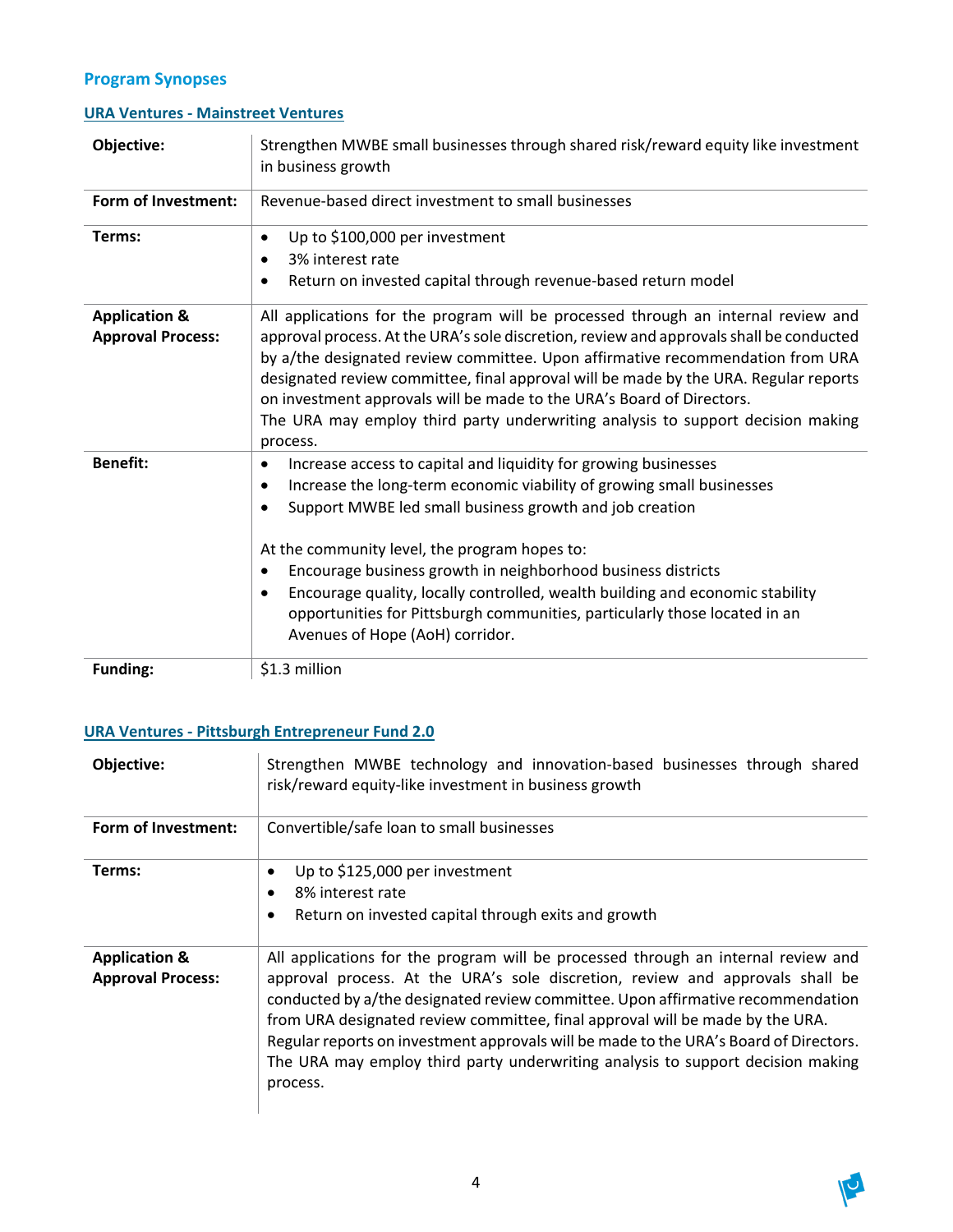| <b>Benefit:</b> | Increase access to capital and liquidity for growing technology and innovation-<br>$\bullet$<br>based businesses<br>Increase the long-term economic viability of growing small businesses<br>$\bullet$<br>Support MWBE led businesses and job creation<br>Seek multiplier returns on URA investments<br>At the community level, the program hopes to:<br>Encourage technology and innovation led business growth<br>$\bullet$<br>Encourage quality, locally controlled, wealth building for MWBE founders<br>$\bullet$<br>Attract investment capital to Pittsburgh-based firms<br>$\bullet$ |
|-----------------|---------------------------------------------------------------------------------------------------------------------------------------------------------------------------------------------------------------------------------------------------------------------------------------------------------------------------------------------------------------------------------------------------------------------------------------------------------------------------------------------------------------------------------------------------------------------------------------------|
| Funding:        | \$1 million                                                                                                                                                                                                                                                                                                                                                                                                                                                                                                                                                                                 |

## **URA Ventures - Venture Co-Investment**

| Objective:                                           | Strengthen MWBE technology and innovation-based businesses through shared<br>risk/reward equity-like investment in business growth                                                                                                                                                                                                                                                                                                                                                                                                                                  |  |  |
|------------------------------------------------------|---------------------------------------------------------------------------------------------------------------------------------------------------------------------------------------------------------------------------------------------------------------------------------------------------------------------------------------------------------------------------------------------------------------------------------------------------------------------------------------------------------------------------------------------------------------------|--|--|
| Form of Investment:                                  | Limited partner investment in institutional venture funds                                                                                                                                                                                                                                                                                                                                                                                                                                                                                                           |  |  |
| Terms:                                               | Up to \$250,000 per investment<br>$\bullet$<br>Return on invested capital through return on invested capital to limited<br>$\bullet$<br>partnership professionally managed venture capital funds                                                                                                                                                                                                                                                                                                                                                                    |  |  |
| <b>Application &amp;</b><br><b>Approval Process:</b> | All applications for the program will be processed through an internal review and<br>approval process. At the URA's sole discretion, review and approvals shall be<br>conducted by a/the designated review committee. Upon affirmative recommendation<br>from URA designated review committee, final approval will be made by the URA.<br>Regular reports on investment approvals will be made to the URA's Board of Directors.<br>The URA may employ third party underwriting analysis to support decision making<br>process.                                      |  |  |
| <b>Benefit:</b>                                      | Increase access to capital and liquidity for growing technology and innovation-<br>٠<br>based businesses<br>Increase the long-term economic viability of growth businesses<br>٠<br>Support MWBE led businesses and job creation<br>٠<br>Seek multiplier returns on URA invested capital<br>٠<br>At the community level, the program hopes to:<br>Encourage technology and innovation led business growth<br>٠<br>Encourage quality, locally controlled, wealth building for MWBE founders<br>$\bullet$<br>Attract investment capital to Pittsburgh based firms<br>٠ |  |  |
| <b>Funding:</b>                                      | \$750,000                                                                                                                                                                                                                                                                                                                                                                                                                                                                                                                                                           |  |  |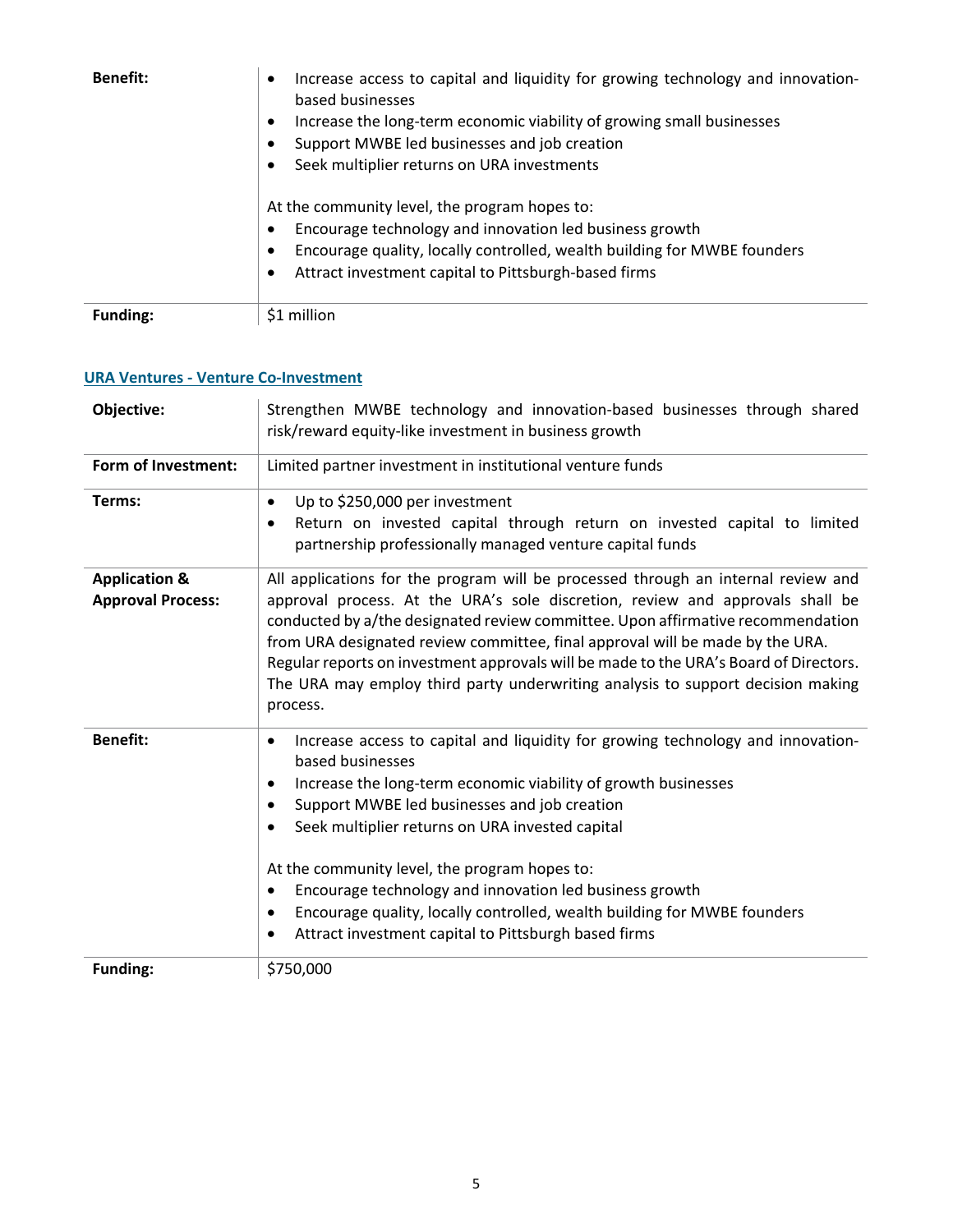## **MWBE Developer Equity Fund Pilot Program**

| Objective:                                           | Strengthen MWBE real estate development sponsors through shared risk/reward joint<br>venture equity investment structure                                                                                                                                                                                                                                                                                                                                                                                                                                                                                                                                                                                                                                                                                                |  |  |
|------------------------------------------------------|-------------------------------------------------------------------------------------------------------------------------------------------------------------------------------------------------------------------------------------------------------------------------------------------------------------------------------------------------------------------------------------------------------------------------------------------------------------------------------------------------------------------------------------------------------------------------------------------------------------------------------------------------------------------------------------------------------------------------------------------------------------------------------------------------------------------------|--|--|
| Form of Investment:                                  | Equity investment in real estate joint venture enterprise                                                                                                                                                                                                                                                                                                                                                                                                                                                                                                                                                                                                                                                                                                                                                               |  |  |
| Terms:                                               | Up to \$500,000 per investment<br>$\bullet$<br>Market reasonable Return on Investment sought through cash return on equity<br>$\bullet$<br>from real estate investment                                                                                                                                                                                                                                                                                                                                                                                                                                                                                                                                                                                                                                                  |  |  |
| <b>Application &amp;</b><br><b>Approval Process:</b> | All applications for the program must be invited by the URA and will be processed<br>through an internal review and approval process. At the URA's sole discretion, review<br>and approvals shall be conducted by a/the designated review committee. Upon<br>affirmative recommendation from URA designated review committee, final approval will<br>be made by the URA's Board of Directors.<br>The URA may employ third party underwriting analysis to support decision making<br>process.                                                                                                                                                                                                                                                                                                                            |  |  |
| <b>Benefit:</b>                                      | Lower barriers to entry<br>$\bullet$<br>Increase access to capital<br>$\bullet$<br>Increase the long-term economic viability of the real estate development projects<br>$\bullet$<br>that receive an equity investment<br>Support 3-4 MWBE sponsored real estate development projects in Pittsburgh<br>$\bullet$<br>At the community level, the program hopes to:<br>Provide MWBE real estate developers with a financing tool that furthers equitable<br>$\bullet$<br>economic development by encouraging said developers to implement elements of<br>community and neighborhood plans in their development projects<br>Encourage quality, locally controlled, wealth building and economic stability<br>opportunities for Pittsburgh communities, particularly those located in an Avenues<br>of Hope (AoH) corridor. |  |  |
| Funding:                                             | \$2 million                                                                                                                                                                                                                                                                                                                                                                                                                                                                                                                                                                                                                                                                                                                                                                                                             |  |  |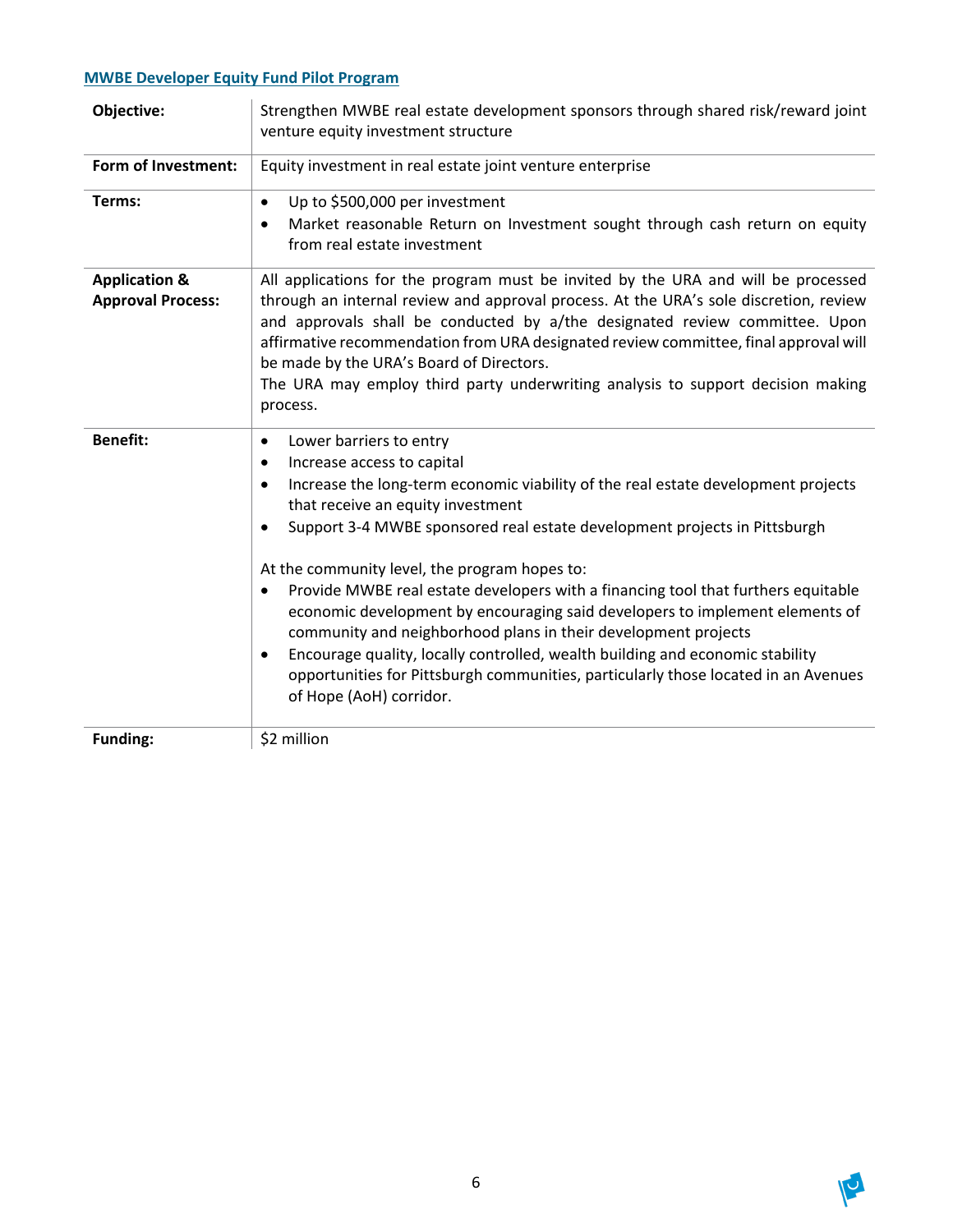**To:** URA Board of Directors

**From:** Rebecca Davidson-Wagner, Director of CDFI Investments

- **Cc:** Greg Flisram, Executive Director Diamonte Walker, Deputy Executive Director
- **Date:** March 10, 2022

**Re:** Agenda Item 7(a): Avenues of Hope − Commercial Lending & Investments

#### **7(a) New Markets Tax Credit** − **Pittsburgh Urban Initiatives, LLC Investment Fund Capitalization**

- i. Authorization to make a loan in the amount of up to \$719,200 to a to-be-formed Investment Fund partially owned by the URA and partially owned by PNC to fund the New Markets Tax Credit (NMTC) loan fund to an amount of approximately \$1 million.
- ii. Authorization to provide a NMTC recapture guarantee to the NMTC equity investor, PNC Bank.

#### **Authorization Details**

Pittsburgh Urban Initiatives (PUI) is a URA-affiliated Community Development Entity (CDE) with a purpose of receiving and deploying Federal New Markets Tax Credits into Pittsburgh economic development projects. The NMTC program was established by Congress in 2000 to spur new or increased investments into operating businesses and real estate projects located in low-income communities. The NMTC program attracts investment capital to these communities by permitting individual and corporate investors to receive a tax credit against their federal income tax return in exchange for making equity investments into eligible job creating projects.

Since 2010, PUI has received \$234 million in NMTC allocation awards. PUI has allocated NMTC to a variety of jobcreating and community-serving developments in the City of Pittsburgh. These include the East End Cooperative Ministry Community House, the Energy Innovation Center, Wood Street Commons, Eastside TOD, 7800 Susquehanna Street, City of Asylum, Light of Life Rescue Mission, Scattered Site Affordable For-Sale Housing; as well as \$7 million in New Markets Loan Fund (NMLF) investments. PUI NMTC investments have leveraged over \$746 million in total project costs and have created over 3,810 jobs.

The NMLF capitalization is a unique opportunity to leverage URA investment to work for emerging and expanding businesses pooled with equity proceeds from a NMTC investor. For example, a loan of around \$750,000 that the URA may have made to a project now has the ability to be increased by at least 20% by utilizing this structure. In addition, when the project is completed in seven (7) years and the borrower is required to pay in full the loan, the URA, as the investment partner, will receive at least 20% back on top of its initial investment of around \$750,000. The URA has already utilized this investment vehicle in three other tranches and should see this 20% return and return of investment over the next five (5) years through the wind up of four (4) previously closed NMLF borrower repayments.

In August 2015, PUI Sub-CDE 12, LP, used those funds to provide a \$1,920,000 loan to the Proud Company (317 South Main Partners, LP), a technology service provider and process coating company. This loan included the URA's leveraged loan as well as equity raised through the NMTC structure of \$528,400. Those tax credits were purchased by an investor, PNC Bank. The loan facilitated the redevelopment of the long vacant 317 South Main Street in the West End neighborhood of the city into the new home for the expansion of the Proud Company's headquarters and operations. With the expansion, the Proud Company employs 35-40 people.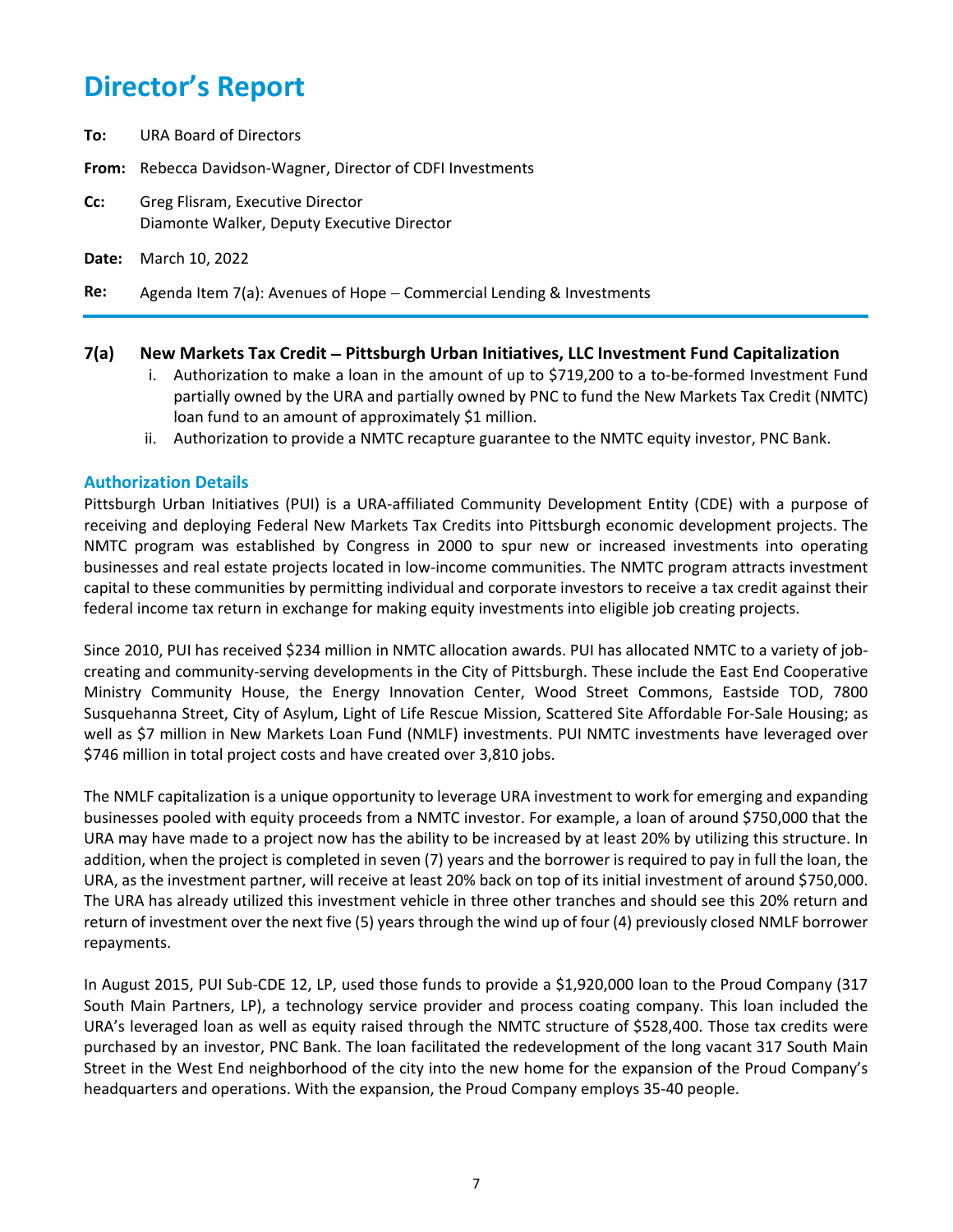URA and PUI staff have been vetting the URA business financing pipeline for potential small business expansion deals to utilize this fund. Staff has identified two initial deals that should be able to close by third quarter 2022. URA and PUI staff fully anticipate being able to close financings for the entire fund by first quarter 2023.

The URA's existing capacity to originate, underwrite and service loans will be utilized to execute the NMTC loan fund, including utilization of the URA's Business Loan Review Committee and URA staff.

| <b>Borrower Principal:</b>                     | TBD Investment Fund                                                                                                                                                                                                                      |  |
|------------------------------------------------|------------------------------------------------------------------------------------------------------------------------------------------------------------------------------------------------------------------------------------------|--|
| Location:                                      | N/A                                                                                                                                                                                                                                      |  |
| <b>Description:</b>                            | New Markets Loan Fund                                                                                                                                                                                                                    |  |
| Authority Financing Amount: Up to \$719,200.00 |                                                                                                                                                                                                                                          |  |
| <b>Interest Rate:</b>                          | Approximately 2.65%                                                                                                                                                                                                                      |  |
| Term:                                          | Up to eight (8) years                                                                                                                                                                                                                    |  |
| <b>Program Benefits:</b>                       | New job creation<br>٠<br>Leverage of NMTC program to create new source of capital for Pittsburgh<br>٠<br>small businesses and main street development<br>Meet the mission of the NMTC program to invest in small businesses<br>$\bullet$ |  |

The funding source for the URA loan will be Urban Development Fund (UDF) and Pittsburgh Business Growth Fund State repayments.

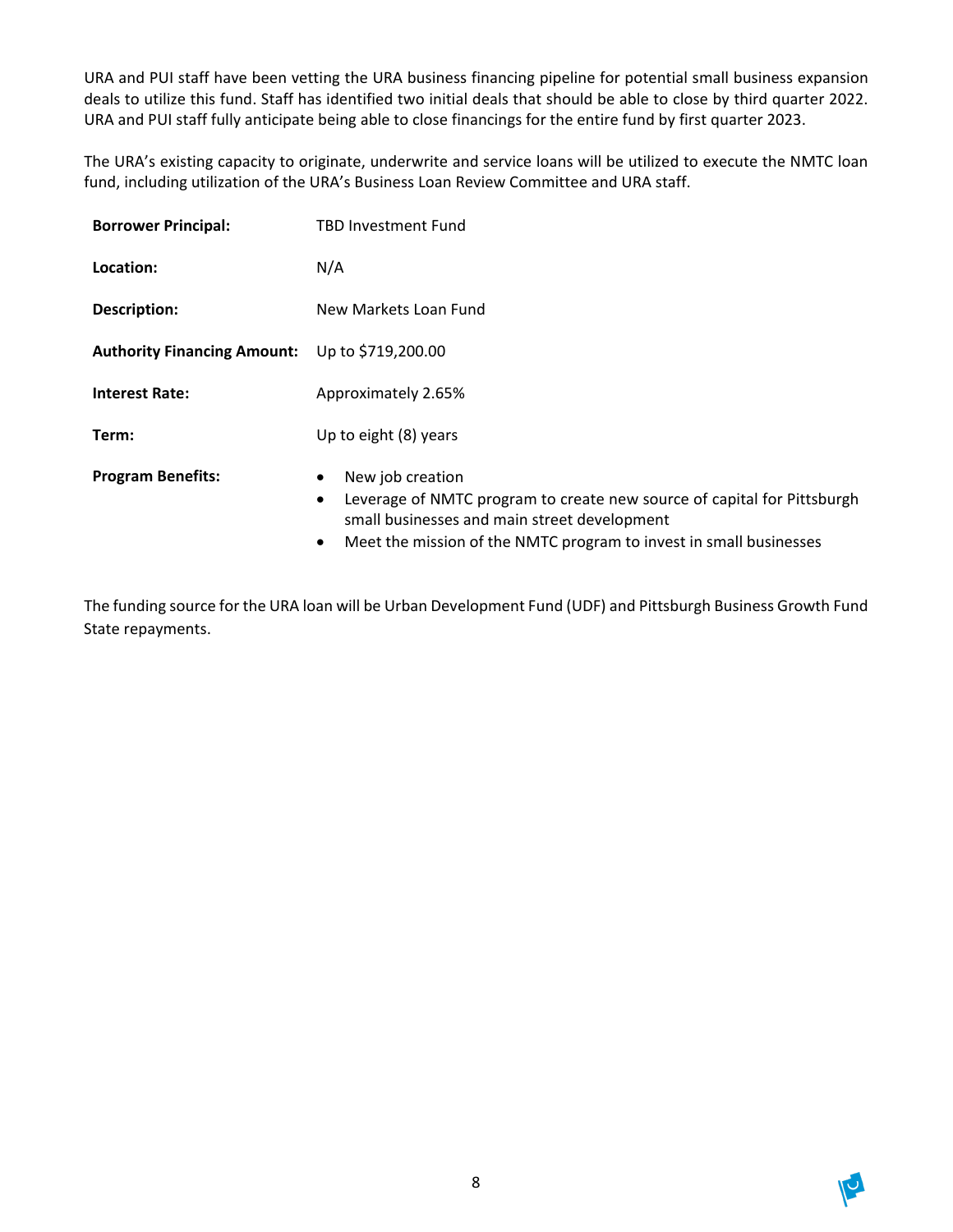**To:** URA Board of Directors **From:** Jennifer Wilhelm, Chief Lending & Solutions Officer **Cc:** Greg Flisram, Executive Director Diamonte Walker, Deputy Executive Director **Date:** March 10, 2022 **Re:** Agenda Item 7(b): Avenues of Hope − Development Services

#### **7(b) Hill District** − **MLK Reading Room**

i. Authorization to enter exclusive negotiations with The Citizen Science Lab for a period of six (6) months for the sale four (4) publicly owned parcels, including:

| Ward            | <b>Block</b> | <b>Address</b>    | <b>Current Owner</b> |
|-----------------|--------------|-------------------|----------------------|
| 5 <sup>th</sup> | 27-A-181     | 636 Herron Avenue | City of Pittsburgh   |
| $5^{\text{th}}$ | 27-A-182     | 0 Herron Avenue   | City of Pittsburgh   |
| 5 <sup>th</sup> | 27-A-183     | 636 Herron Avenue | City of Pittsburgh   |
| 5 <sup>th</sup> | 27-A-184     | 0 Herron Avenue   | City of Pittsburgh   |

### **Authorization Details**

Authorization is requested to enter into exclusive negotiations with The Citizen Science Lab for the sale of four (4) publicly owned parcels along Herron Avenue located in the Upper Hill District. The site includes the former Martin Luther King Jr. Reading and Cultural Center along with the surrounding vacant parcels. The Citizen Science Lab plans to transform the former reading and cultural center into their new headquarters where local students will have access to STEM (Science, Technology, Engineering, and Mathematics) focused programming, homework and study spaces, greenhouses for growing organic food, and a computer lab.

#### **Background**

The URA was approached by The Citizen Science Lab for the direct sale of four parcels located in the Upper Hill including the former Martin Luther King Jr. Reading and Cultural Center. The Citizen Science Lab was created in 2015 with the goal of providing interactive STEM programing to underserved children in the Hill District and outside the City of Pittsburgh. Currently, The Citizen Science Lab offers hands-on experience in a science lab to increase STEM opportunities for students. The new location of The Citizen Science Lab will be accessible by public transportation, and have an increased number of classrooms, a state-of-the-art laboratory, and a "Digital Learning Hub" to provide technology to students to complete homework or assist with potential remote learning.

Phase I of this two-phase project is the renovation of the reading and cultural center estimated to be complete by summer 2024. Initial fundraising efforts for Phase I include a donation from The Hillman Foundation for the relocation of The Citizen Science Lab; \$250,000 from the Richard King Mellon Foundation for site planning, and a \$35,000 line of credit from PNC Bank for acquisition fees. In addition to their fundraising efforts, The Citizen Science Lab has also begun the process of community outreach. Phase I was presented to the Schenley Heights Collaborative during a community meeting held on May 19, 2021, via Zoom. After receiving community feedback and reviewing the presentation from The Citizen Science Lab, board members of the Schenley Heights Collaborative voted in support of the proposal for the site.

The Citizen Science Lab is a minority-owned Pennsylvania nonprofit with a mailing address of 1699 Washington Rd., Suite 200, Pittsburgh, PA 15228.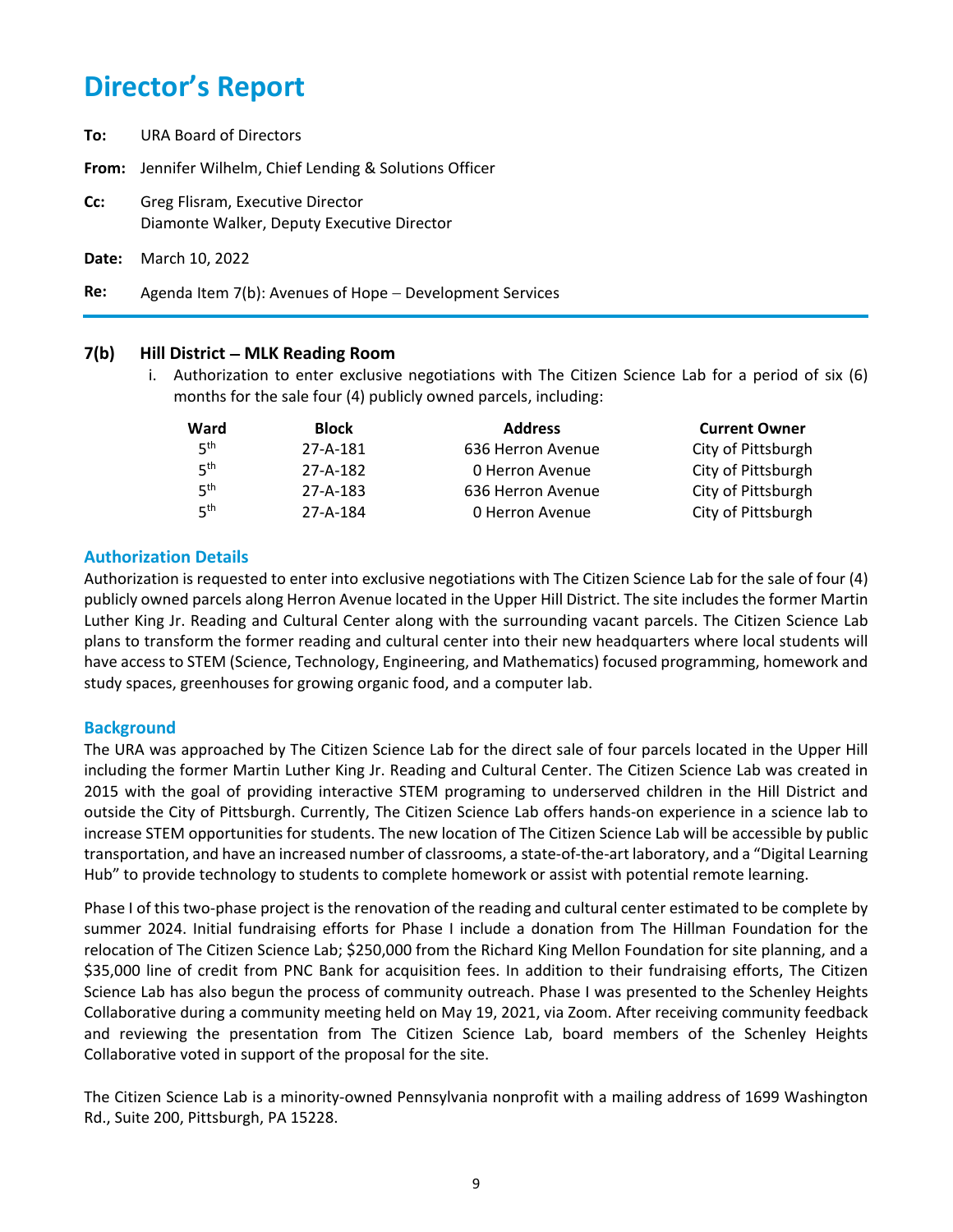- **To:** URA Board of Directors
- **From:** Shaina Madden, Director of Housing Finance
- **Cc:** Greg Flisram, Executive Director Diamonte Walker, Deputy Executive Director
- **Date:** March 10, 2022
- **Re:** Agenda Item 7(c): Avenues of Hope − Residential Lending & Investments, Development Services

#### **7(c) Second Ave. – 4800 Block City of Bridges Community Land Trust Residential Development Phase I**

- i. Authorization to enter into a For-Sale Development Program grant agreement with City of Bridges in the amount of up to \$620,000.
- ii. Authorization to waive For-Sale Development Program guidelines to exceed the per unit grant amount of \$100,000.
- iii. Final drawings, final evidence of financing, and authorization to execute a deed for the sale of five (5) publicly owned parcels along Chatsworth and Hazelwood Avenues in Hazelwood.

#### **Authorization Details**

**Developer** City of Bridges Community Land Trust (CBCLT)

**Contractor:** EcoCraft Homes, Inc.

- **Location:** Chatsworth Avenue
- **Neighborhood:** Hazelwood
- **Council District:** 5
- **Description:** In July 2019, the URA released a Request for Proposals (RFP) for multiple publicly owned sites along Hazelwood's Second Avenue/Irvine Street corridor. The RFP's goal was to select a Redeveloper to complete a high-quality, mixed-use redevelopment project reflective of the Greater Hazelwood Neighborhood Plan's (GHNP) concepts and principles. The URA received six (6) responses by the October 17, 2019 deadline, and selected a partnership between The Community Builders, Inc., and CBCLT. The Community Builders Inc. was awarded Exclusive Negotiations at the December 2020 Board meeting and is working to submit a 9% Low Income Housing Tax Credit Application to the Pennsylvania Housing Finance Agency. The project will develop:
	- Two (2) two-bedroom townhomes Six (6) three-bedroom townhomes
		-
	-
	- Two (2) one-bedroom flats Two (2) three-bedroom quad units

Today, the CBCLT requests construction grant financing in the amount of up to \$620,000 to finance development costs for Phase I: Four (4) for-sale single family homes on Chatsworth Avenue. Each home will be a three-bedroom and one-and-a-half-bathroom modular built unit to be sold to homebuyers between 50% and 80% Area Median Income (AMI), with anticipated sales prices at or between \$120,000-\$135,000.

Authorization is also requested to accept final drawings, final evidence of financing, and authorization to execute a deed with CBCLT, or a related entity, for the sale of the following five (5) publicly owned parcels along Chatsworth and Hazelwood Avenues in Hazelwood for \$20,000 plus cost:

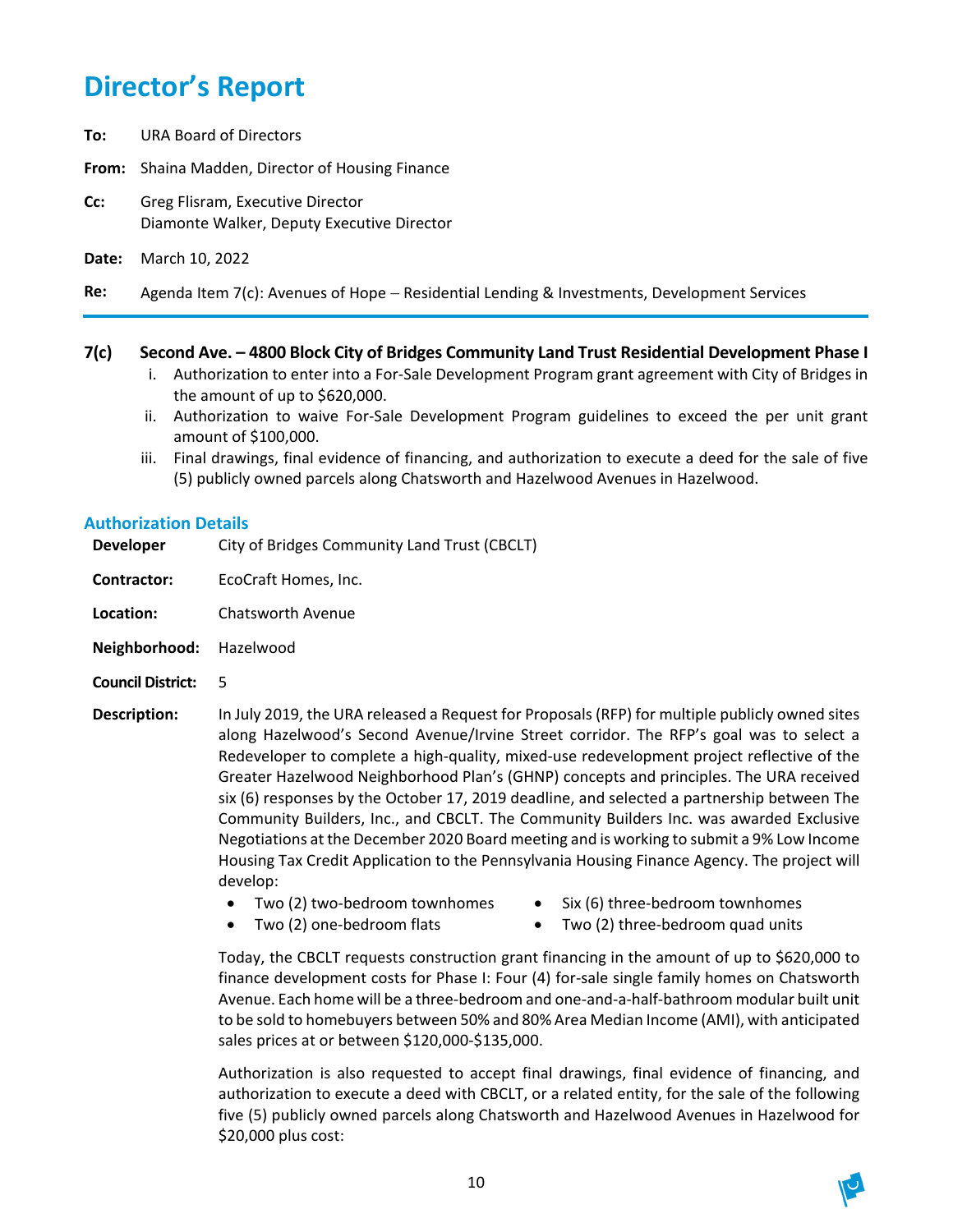|                                                            | Ward                                                                                                                                                                                                                                                                                                                                                                                                                                                           | <b>Block</b>                           | <b>Address</b>      | <b>Current Owner</b> |
|------------------------------------------------------------|----------------------------------------------------------------------------------------------------------------------------------------------------------------------------------------------------------------------------------------------------------------------------------------------------------------------------------------------------------------------------------------------------------------------------------------------------------------|----------------------------------------|---------------------|----------------------|
|                                                            | 15 <sup>th</sup>                                                                                                                                                                                                                                                                                                                                                                                                                                               | 56-F-326                               | 0 Chatsworth Avenue | <b>URA</b>           |
|                                                            | $15^{\text{th}}$                                                                                                                                                                                                                                                                                                                                                                                                                                               | 56-F-326A                              | 0 Chatsworth Avenue | <b>URA</b>           |
|                                                            | $15^{\text{th}}$                                                                                                                                                                                                                                                                                                                                                                                                                                               | 56-F-327                               | 0 Chatsworth Avenue | <b>URA</b>           |
|                                                            | $15^{\text{th}}$                                                                                                                                                                                                                                                                                                                                                                                                                                               | 56-F-330                               | 0 Chatsworth Avenue | URA                  |
|                                                            | 15 <sup>th</sup>                                                                                                                                                                                                                                                                                                                                                                                                                                               | 56-F-331                               | 0 Chatsworth Avenue | <b>URA</b>           |
| <b>Authority</b><br><b>Financing for</b><br><b>Review:</b> | • \$620,000 For-Sale Development Program (FSDP) sourced with Housing Opportunity Fund<br>(HOF) 2019 and 2020.<br>The per unit subsidy exceeds the \$100,000 per unit maximum as outlined in the FSDP<br>$\bullet$<br>guidelines. A waiver of program guidelines is requested.<br>If American Rescue Plan Act (ARPA) funds become available between the time of<br>$\bullet$<br>commitment and closing, those funds may wholly or partially replace FSDP funds. |                                        |                     |                      |
| <b>Collateral:</b>                                         | Declaration of Restrictive Covenants requiring that the home be sold affordably to owner-<br>occupied households at or below 80% AMI for 99 years.                                                                                                                                                                                                                                                                                                             |                                        |                     |                      |
| <b>Required</b><br><b>Approvals:</b>                       | HOF Advisory Board (3/3/22)                                                                                                                                                                                                                                                                                                                                                                                                                                    |                                        |                     |                      |
| Program<br>Sources:                                        | HOF 2019 and 2020                                                                                                                                                                                                                                                                                                                                                                                                                                              |                                        |                     |                      |
| <b>MWBE:</b>                                               |                                                                                                                                                                                                                                                                                                                                                                                                                                                                | Narrative and cost calculator approved |                     |                      |
| <b>Commitment</b><br>.                                     | July 3, 2022                                                                                                                                                                                                                                                                                                                                                                                                                                                   |                                        |                     |                      |

## **Expiration**

| <b>Sources of Funds</b>         |             |
|---------------------------------|-------------|
| <b>HOF FSDP 2019</b>            | \$240,000   |
| <b>HOF FSDP 2020</b>            | \$380,000   |
| FHLB Affordable Housing Program | \$600,000   |
| <b>First Commonwealth Bank</b>  | \$420,000   |
| <b>Hillman Foundation</b>       | \$100,000   |
| <b>Heinz Endowment Grant</b>    | \$80,000    |
| <b>PHARE</b>                    | \$80,000    |
| PNC Revolving Line of Credit    | \$88,875    |
| <b>Solar United Neighbors</b>   | \$60,000    |
| <b>Transaction Fees</b>         | \$16,125    |
| <b>Total Project Financing</b>  | \$2,065,000 |

| Uses of Funds                             |             |
|-------------------------------------------|-------------|
| Acquisition                               | \$29,100    |
| <b>General Requirements</b>               | \$75,343    |
| Site Work                                 | \$288,362   |
| <b>Modular Base Price</b>                 | \$1,149,810 |
| <b>Builder's Overhead</b>                 | \$26,621    |
| <b>Builder's Profit</b>                   | \$79,864    |
| <b>Building Permits</b>                   | \$29,900    |
| <b>Solar Panels</b>                       | \$60,000    |
| <b>Hard Cost Contingency</b>              | \$71,877    |
| Fees                                      | \$186,538   |
| <b>Construction and Financing Charges</b> | \$51,460    |
| <b>Transaction Fees</b>                   | \$16,125    |
| <b>Total Project Uses</b>                 | \$2,065,000 |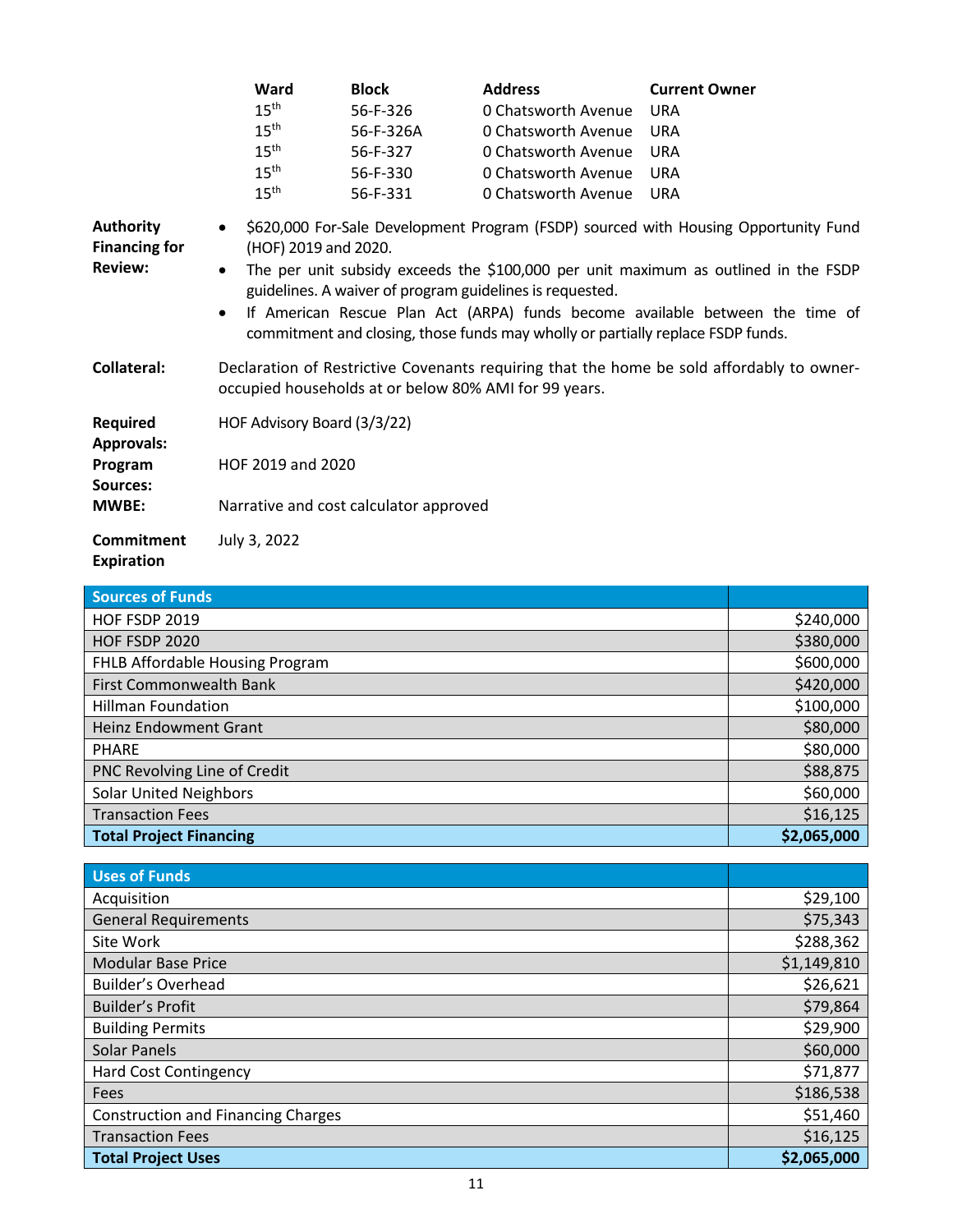- **To:** URA Board of Directors
- **From:** Shaina Madden, Director of Housing Finance
- **Cc:** Greg Flisram, Executive Director Diamonte Walker, Deputy Executive Director
- **Date:** March 10, 2022
- **Re:** Agenda Item 8(a): Residential Lending & Investments

#### **8(a) East Hills** − **Prestigious Hills**

i. Authorization to enter into a Rental Gap Program loan agreement with Prestigious Hills, LP in the amount not to exceed \$1,250,000 for the renovation of Prestigious Hills (formerly known as "Second East Hills"), a 117-unit community in the East Hills neighborhood of the City of Pittsburgh.

#### **Authorization Details**

| <b>Mistick Construction</b>                                                                                                                                                                                                                                                                                                                                                                                                                                                                                                                                                                                                                                                                                                                                                                                                                                                                                                                                                       |
|-----------------------------------------------------------------------------------------------------------------------------------------------------------------------------------------------------------------------------------------------------------------------------------------------------------------------------------------------------------------------------------------------------------------------------------------------------------------------------------------------------------------------------------------------------------------------------------------------------------------------------------------------------------------------------------------------------------------------------------------------------------------------------------------------------------------------------------------------------------------------------------------------------------------------------------------------------------------------------------|
|                                                                                                                                                                                                                                                                                                                                                                                                                                                                                                                                                                                                                                                                                                                                                                                                                                                                                                                                                                                   |
| 2206-2216 East Hills Dr.; 2211-2289 & 2218-2302 Wilner Dr. Pittsburgh, PA 15221                                                                                                                                                                                                                                                                                                                                                                                                                                                                                                                                                                                                                                                                                                                                                                                                                                                                                                   |
| <b>East Hills</b>                                                                                                                                                                                                                                                                                                                                                                                                                                                                                                                                                                                                                                                                                                                                                                                                                                                                                                                                                                 |
|                                                                                                                                                                                                                                                                                                                                                                                                                                                                                                                                                                                                                                                                                                                                                                                                                                                                                                                                                                                   |
| The Prestigious Hills 4% Low Income Housing Tax Credit (LIHTC) redevelopment<br>includes the rehabilitation/renovation of 117 scattered site units across 29 separate<br>townhomes. Built in 1969 as part of a larger 404-unit development, the properties<br>were acquired by East Hills, LP in 2004. East Hills, LP and Telesis Corporation then<br>completed a rehabilitation of the units utilizing 9% LIHTC named "Second East Hills<br>Phase I." Eighteen years later, many of the units need reinvestment and renovations<br>to maintain affordable housing assets in the community.                                                                                                                                                                                                                                                                                                                                                                                       |
| This rehabilitation and renovations to the units include interior, exterior, and site<br>improvement work. The project is comprised of 87 three-bedroom units and 30<br>four-bedroom units which are all affordable. Twenty-four (24) units are rented at or<br>below 30% AMI and 93 units are at or below 50% AMI. All these units are also<br>supported by a HUD Housing Assistance Program Section 8 contract. As required by<br>the Rental Gap Program (RGP), a Declaration and Agreement of Restrictive<br>Covenants would be recorded, ensuring that these units remain affordable at those<br>AMI thresholds for a period of 40 years.<br>The proposed \$1,250,000 RGP loan would have a 40-year term plus the construction<br>period and would occupy third lien position behind the first position Freddie Mac<br>Tax-Exempt Loan and second position PHFA Construction Cost Relief Program<br>(CCRP)/Housing Trust Fund (HTF) loan. Repayment would occur annually as a |
|                                                                                                                                                                                                                                                                                                                                                                                                                                                                                                                                                                                                                                                                                                                                                                                                                                                                                                                                                                                   |

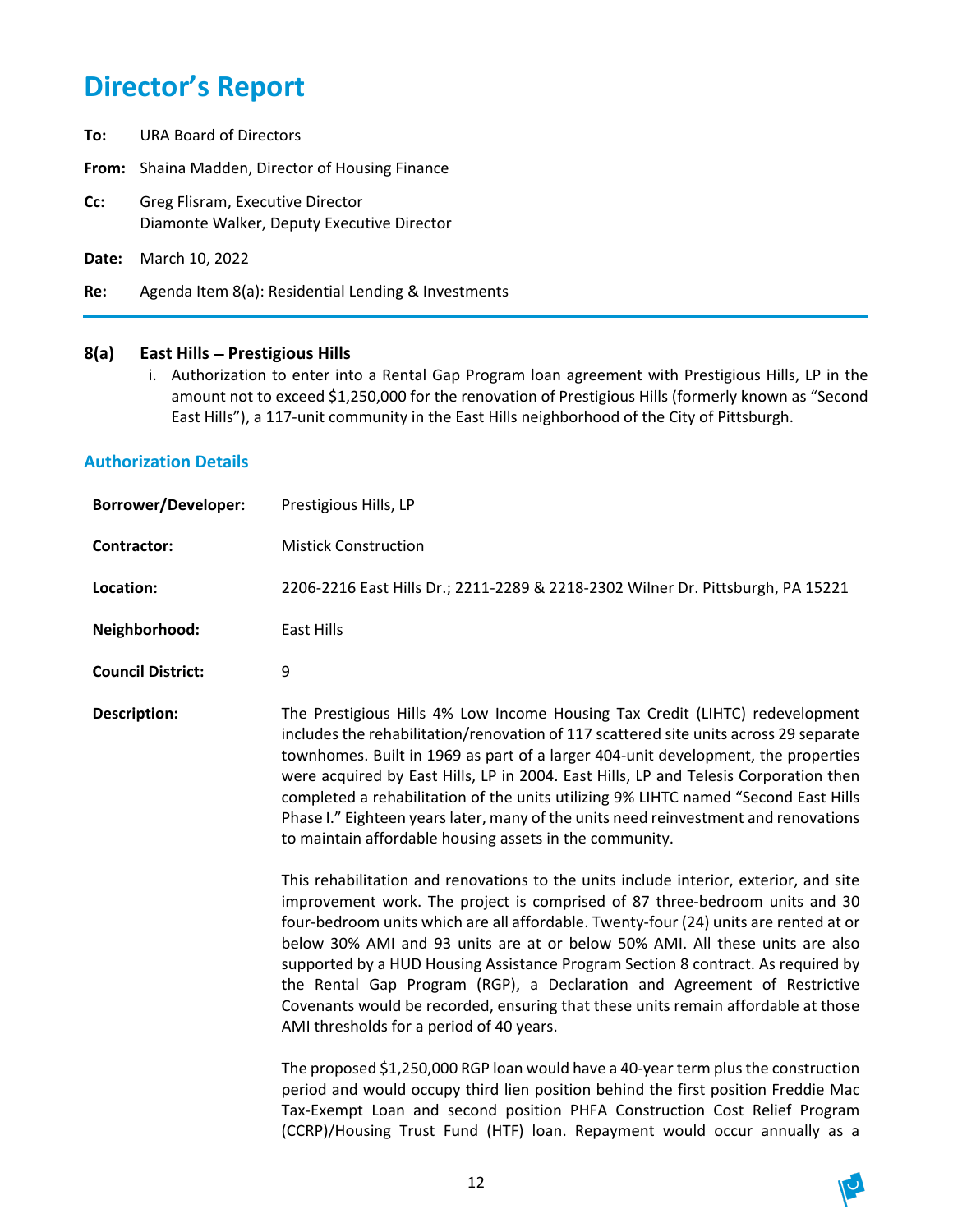|                                                  | percentage of Net Project Cash Flow, though the outstanding balance would be due<br>upon maturity of the loan. The proposed RGP loan would be funded entirely with<br>HOF 2021 30% Set-Aside funds.                                       |
|--------------------------------------------------|-------------------------------------------------------------------------------------------------------------------------------------------------------------------------------------------------------------------------------------------|
|                                                  | Other funding sources include a deferred development fee, seller's note, assumed<br>subordinate debt, energy rebate, and 4% LIHTC equity raised through the sale of tax-<br>exempt bonds issued by the URA in the amount of \$14,000,000. |
| <b>Authority Financing for</b><br><b>Review:</b> | Rental Gap Program (RGP) loan in the amount of \$1,250,000.                                                                                                                                                                               |
| <b>Collateral:</b>                               | RGP loan will occupy third lien position and will be evidenced by an RGP Loan<br>Agreement, RGP Note, Open-End Mortgage & Security Agreement, and a<br>Declaration and Agreement of Restrictive Covenants.                                |
| <b>Required Approvals:</b>                       | Real Estate Loan Review Committee (RELRC) - March 2, 2022<br>Housing Opportunity Fund (HOF) Advisory Board - March 3, 2022                                                                                                                |
| <b>Program Sources:</b>                          | HOF 2021 (30% Set-Aside) -- \$1,250,000                                                                                                                                                                                                   |
| <b>MWBE:</b>                                     | MWBE Narrative and Total Cost Calculator approved by MWBE Program Office; Final<br>MWBE Plan must be approved prior to loan closing.                                                                                                      |
| <b>Commitment Expiration</b><br>Date:            | August 10, 2022 -- To be extended at the Director of Housing Lending's discretion.                                                                                                                                                        |

| <b>Sources of Funds</b>                                             |              |
|---------------------------------------------------------------------|--------------|
| Permanent Financing $-1^{st}$ Lien (Freddie Mac Tax-Exempt Loan)    | \$4,922,817  |
| Permanent Financing - 2 <sup>nd</sup> Lien (PHFA CCRP/HTF)          | \$1,779,136  |
| Permanent Financing - 3 <sup>rd</sup> Lien (URA Rental Gap Program) | \$1,250,000  |
| 4% LIHTC Equity                                                     | \$8,674,500  |
| Deferred Development Fee                                            | \$381,202    |
| Seller Note                                                         | \$958,139    |
| <b>Assumed Subordinate Debt</b>                                     | \$6,040,744  |
| <b>Energy Rebate</b>                                                | \$2,950      |
| <b>Total Project Financing</b>                                      | \$24,009,488 |

| Uses of Funds                                      |              |
|----------------------------------------------------|--------------|
| Acquisition                                        | \$7,400,000  |
| <b>Hard Costs</b>                                  | \$10,453,497 |
| Fees                                               | \$1,082,762  |
| Miscellaneous Development Expenses                 | \$449,812    |
| <b>Construction &amp; Permanent Loan Financing</b> | \$1,762,747  |
| Reserves & Developer Fee                           | \$2,515,197  |
| <b>Syndication Fees &amp; Expenses</b>             | \$345,473    |
| <b>Total Project Uses</b>                          | \$24,009,488 |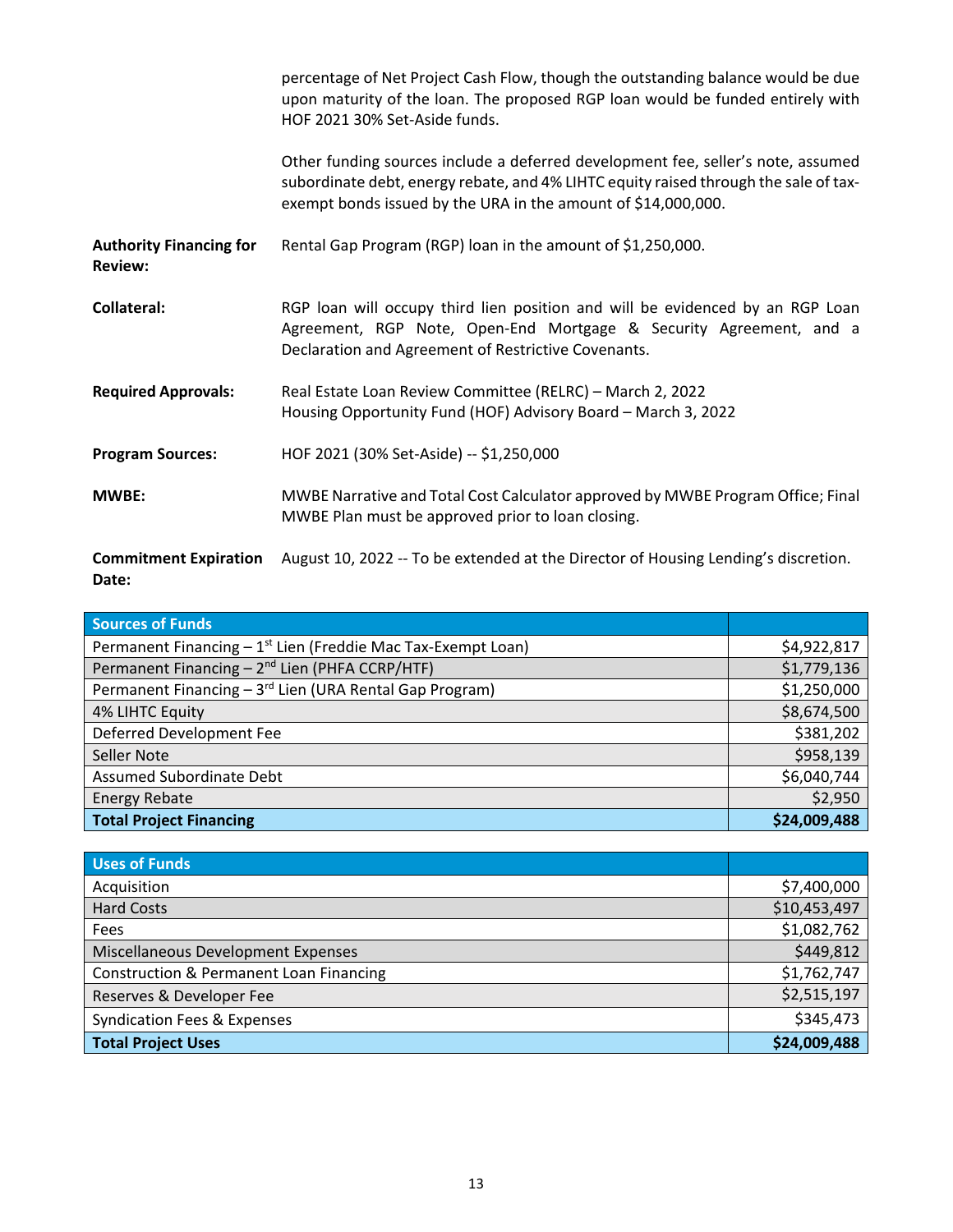- **To:** URA Board of Directors
- **From:** Shaina Madden, Director of Housing Finance
- **Cc:** Greg Flisram, Executive Director Diamonte Walker, Deputy Executive Director
- **Date:** March 10, 2022
- **Re:** Agenda Item 8(b): Residential Lending & Investments

#### **8(b) East Liberty – Stanton Highland Apartments Phase II**

i. Authorization to enter into a Rental Gap Program loan agreement with AHI Stanton Highland Apartments, Inc. in the amount not to exceed \$690,000.

#### **Authorization Details**

- **Borrower/Developer** AHI Stanton Highland Apartments- A single purpose entity created by ACTION- Housing Inc.
- **Contractor:** Nelcon, Inc.
- **Location:** 738 N. Highland Avenue
- **Neighborhood:** East Liberty
- **Council District:** 9
- **Description:** Stanton Highland Apartments is comprised of three (3) multi-family residential buildings originally owned by the Pittsburgh Theological Seminary for use as marketrate graduate student housing. However, changing needs from both the community and the Seminary led the Seminary to sell the buildings to the nonprofit ACTION-Housing. The sale was made under the condition that the apartments be rehabilitated and transformed into affordable housing. ACTION-Housing began Phase I of their plans in 2020, which included core and shell renovations to the 31 units in the Anderson and McMillan Buildings.

With Phase I complete, ACTION-Housing is requesting a Rental Gap Program (RGP) Loan for Phase II. Phase II will see the 23-unit Hawthorn Building undergo similar core and shell renovations and the construction of several additional components, including the construction of a new community room in the complex's interior courtyard, a new elevator tower, and an accessible building entrance. Modifications in accordance with Uniform Federal Accessibility Standards will also be made to 10 of these units to make them accessible for tenants with disabilities.

The Housing Authority of the City of Pittsburgh awarded the project up to \$2.07 million in gap funding and 23 project-based vouchers (PBV) in support of Phase II. HUD's PBV income eligibility restrictions and rent caps will dictate long-term affordability of these units, with tenants paying a maximum of roughly 30% of their income toward rent. It is anticipated that all 23 units will serve households with incomes less than 50% AMI.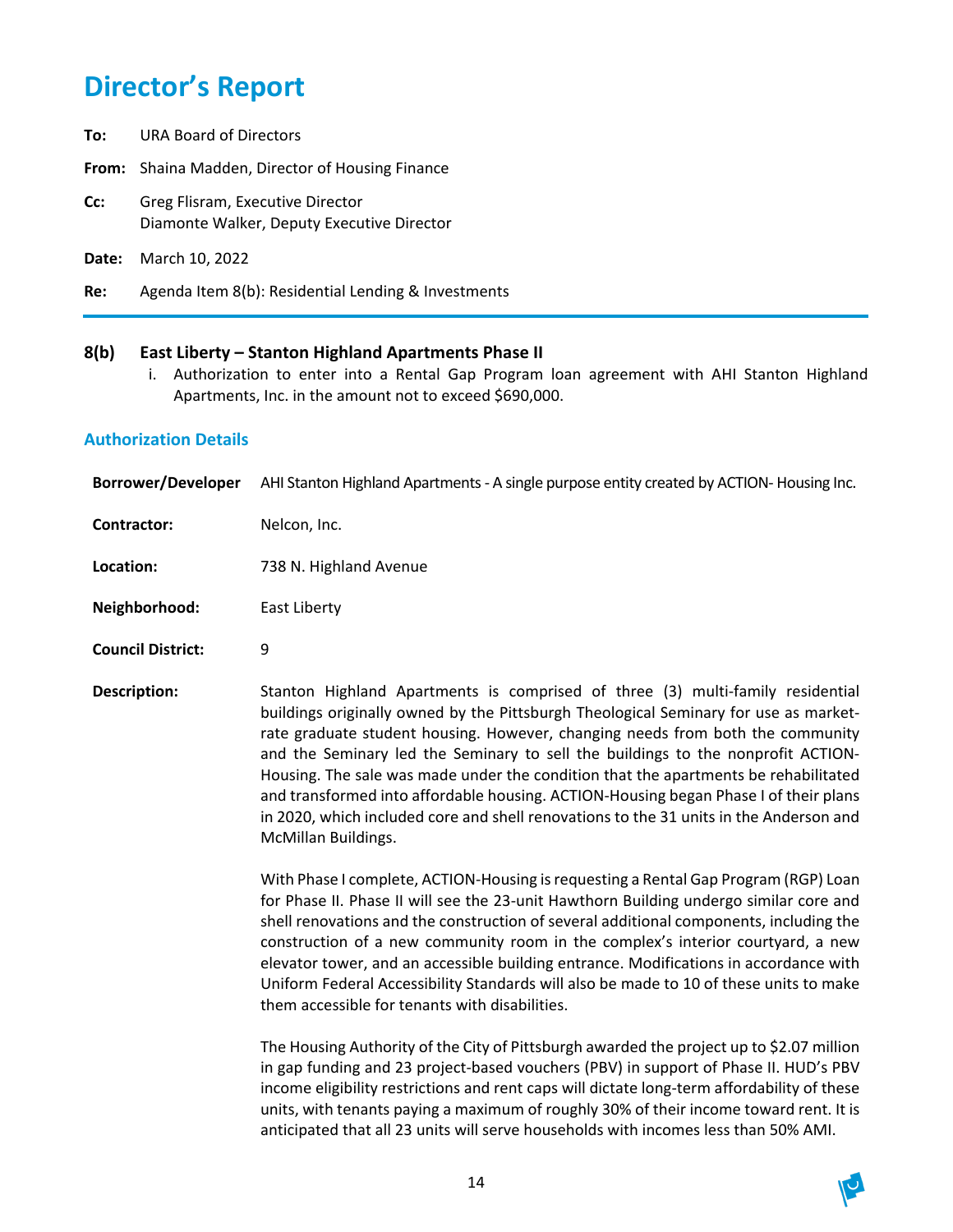|                                              | After the construction phase, ACTION-Housing will work with Achieva, the United Way,<br>and My Place to support at-risk tenants in these buildings. This includes those who may<br>have disabilities or who are aging out of foster care. |
|----------------------------------------------|-------------------------------------------------------------------------------------------------------------------------------------------------------------------------------------------------------------------------------------------|
|                                              | The property is not occupied so there will be no temporary relocation. Construction is<br>expected to begin in early 2022 and be completed within eight (8) months.                                                                       |
| <b>Authority Financing</b><br>for Review:    | Rental Gap Program Loan in the amount of \$690,000                                                                                                                                                                                        |
| Collateral:                                  | A recorded mortgage as well as a Declaration of Restrictive Covenants for 23 units to<br>be rented affordably to households at or below 50% AMI                                                                                           |
| <b>Required Approvals:</b>                   | March 2, 2022 - Real Estate Loan Review Committee<br>March 3, 2022 - HOF Advisory Board Meeting                                                                                                                                           |
| <b>Program Sources:</b>                      | <b>HOF RGP 2021</b>                                                                                                                                                                                                                       |
| <b>MWBE:</b>                                 | Narrative and Cost Calculator approved, Final MWBE Plan must be approved before<br>loan closing.                                                                                                                                          |
| <b>Commitment</b><br><b>Expiration Date:</b> | August 10, 2022 - To be extended at the Director of Residential Lending's discretion.                                                                                                                                                     |

| <b>Sources of Funds</b>                                     |             |
|-------------------------------------------------------------|-------------|
| Permanent Financing $-1^{st}$ Lien (Tri-State Capital Bank) | \$1,437,755 |
| Permanent Financing $-2^{nd}$ Lien (PTS)                    | \$402,481   |
| Allies & Ross Management and Development Corporation Loan   | \$2,070,000 |
| <b>PHFA Grant</b>                                           | \$250,000   |
| RGP Loan (Pending)                                          | \$690,000   |
| <b>Total Project Financing</b>                              | \$4,850,236 |

| Uses of Funds                                              |             |
|------------------------------------------------------------|-------------|
| <b>Hard Costs</b>                                          | \$3,136,649 |
| Architectural & Inspection Fees                            | \$177,178   |
| Miscellaneous Development Expenses                         | \$42,100    |
| <b>Construction &amp; Permanent Loan Financing Charges</b> | \$198,073   |
| Acquisitions                                               | \$1,044,000 |
| Reserves & Developer Fee                                   | \$252,236   |
| <b>Total Project Uses</b>                                  | \$4,850,236 |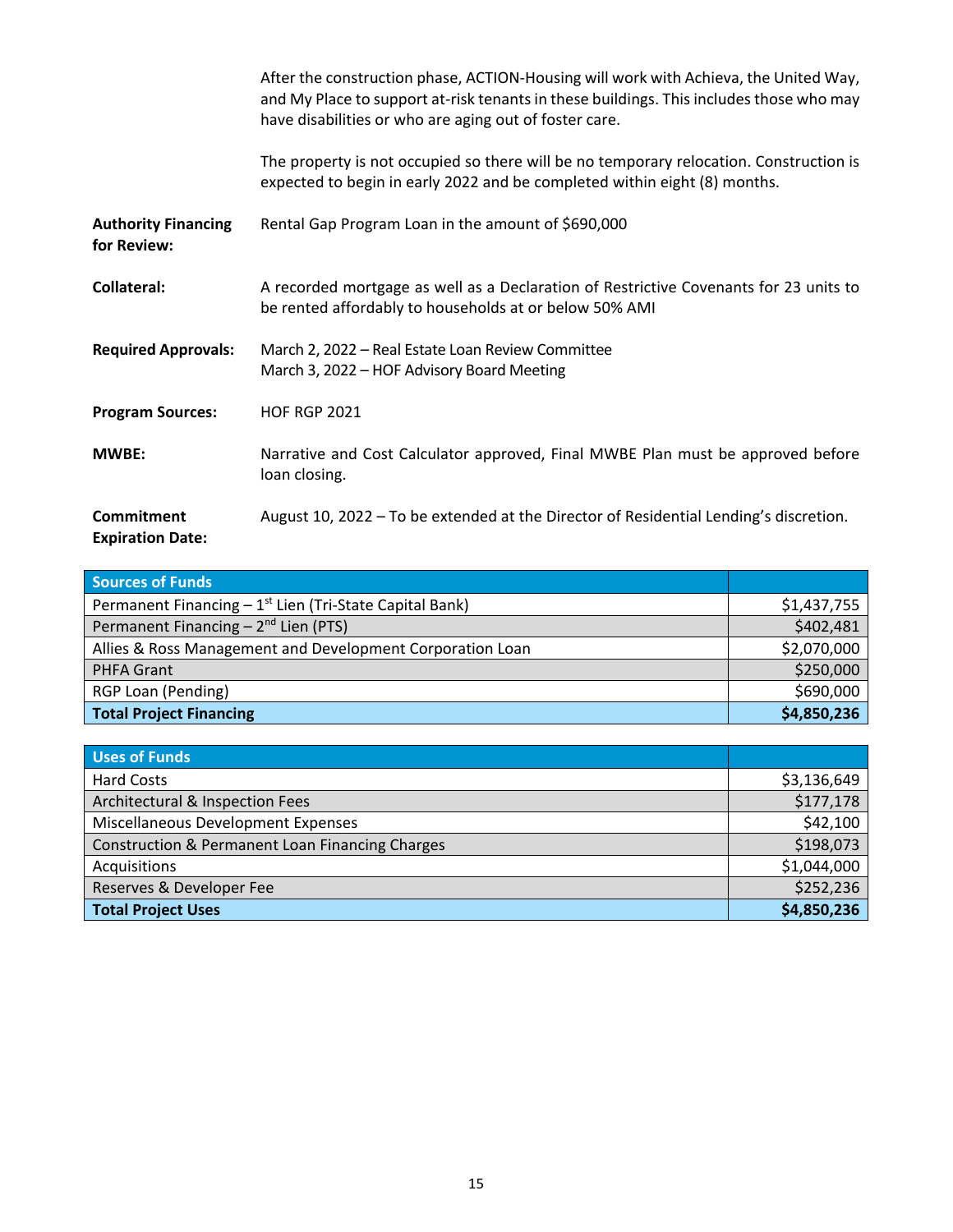**To:** URA Board of Directors

**From:** Jennifer Wilhelm, Chief Lending & Solutions Officer

- **Cc:** Greg Flisram, Executive Director Diamonte Walker, Deputy Executive Director
- **Date:** March 10, 2022

**Re:** Agenda Item 9(a): Development Services

#### **9(a) Troy Hill – Troy Hill Firehouse**

i. Authorization to enter into exclusive negotiations with QGE Holdings or a related entity for a period of six (6) months for the sale of parcel 48-N-10.

#### **Authorization Details**

In November 2021, the URA, in partnership with the City of Pittsburgh, released a Request for Proposals (RFP) for the redevelopment of the historic firehouse located at 1800 Ley Street in Troy Hill. This city-owned parcel comprises approximately 2,200 square feet.

In December 2021, the URA received three (3) proposals in response to the RFP. URA staff, along with the review committee comprised of relevant community stakeholders, interviewed all three development teams. After reviewing the proposals and interviewing the development teams, the selection committee unanimously decided to move forward with QGE Holdings' proposal.

Authorization is now requested to enter into Exclusive Negotiations with QGE Holdings for the sale of the cityowned property for a neighborhood grocery market and café.

#### **Project Description**

QGE Holdings intends to redevelop the site into a neighborhood grocery market and café. The market would source locally grown products from farmers in Western PA and includes a café that will sell prepared foods. The market and café would be managed and operated by the owners of Scratch and Co., an existing restaurant across the street from the Firehouse. Due to the historic nature of the building and the ongoing nomination for historic designation with the Historic Review Commission, all renovations will be sensitive to restoring the building to its original condition. Total development costs are estimated at \$658,000.

Approved MWBE and MWI Narratives are on file.

QGE Holdings is a Limited Liability Corporation with a mailing address of 1600 Lowrie Street, Pittsburgh, PA 15212. Chad Chalmers and Heather Wildman are the founders.

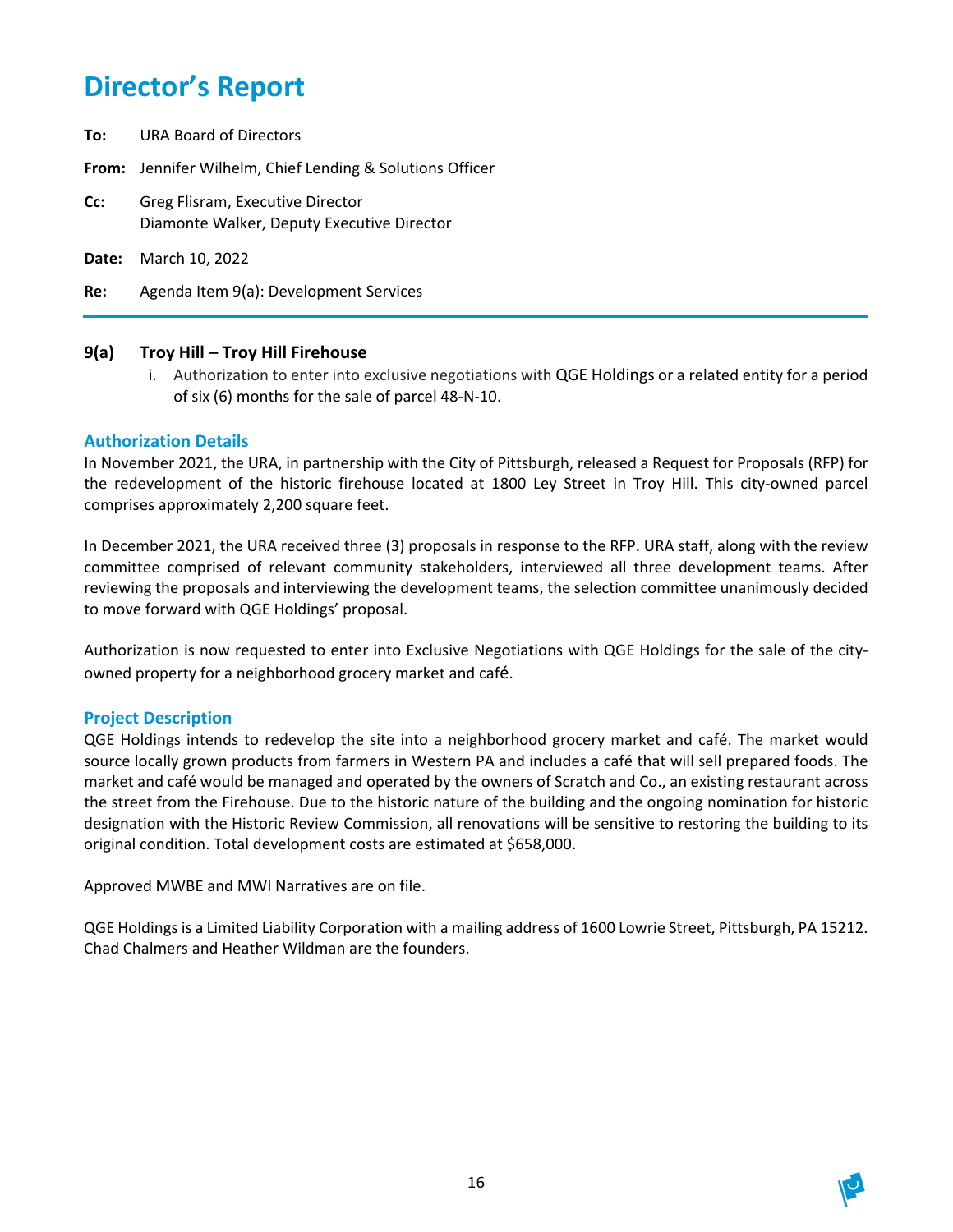## **Regular Board Meeting March 2022 DISCLOSURE AGENDA**

#### **1. Agreements/Amendments**

- a. 2022 Paygo Cooperation Agreement
	- i. Authorization to execute a 2022 Paygo Cooperation Agreement with the City of Pittsburgh for an amount up to \$1,237,000.
- b. Dinwiddie Plaza Cooperation Agreement
	- i. Authorization to execute a cooperation agreement with the City of Pittsburgh for the creation of publicly accessible park space as part of the Fifth and Dinwiddie redevelopment in collaboration with the Children's Museum of Pittsburgh for an amount up to \$175,000.
- a. East Hills Prestigious Hills
	- i. Authorization to amend Resolution No. 261 (2021) to increase the Final Authorization to issue Tax Exempt Multifamily Bonds in the amount of \$12,000,000 to \$14,000,000.

#### **2. Acquisitions**

a. Acquisition via deed in lieu of foreclosure of the following property from the estate of Dorothy A. Skolnekovich for \$1.00 plus costs using Leased Land:

| Ward | Block/Lot | Address              |
|------|-----------|----------------------|
| - 27 | 44-H-212  | 2807 Holbrook Street |

b. Acquisition via donation of the following property from the estate of Larry Sansotta for \$1.00 plus costs using Leased Land:

| Ward | Block/Lot | Address            |
|------|-----------|--------------------|
| -15  | 56-B-313  | 4721 Irvine Street |

### **3. Certificates of Completion**

a. Certificate of Completion and return of Good Faith Deposit for First Site Development, L.P., for Block 30- F, Lot 160, and Block 30-G, Lot 10, and Block 30-F, Lot 150, and Block 30-G, Lot 20, and in the 16<sup>th</sup> Ward (commercial development, 3433 E. Carson Street and 3447 E. Carson Street).

#### **4. Grants**

- a. DCNR Recreation and Conservation Grants Program
	- i. Resolution authorizing the Executive Director of the Urban Redevelopment Authority of Pittsburgh to apply for funding from the Pennsylvania Department of Conservation and Natural Resources (DCNR) Community Conservation Partnership Program (C2P2) to secure project funding for Broad Street Plaza. In the event that a grant is awarded, this resolution provides for the execution of a grant agreement and grant expenditures in an amount not to exceed \$500,000, for this stated purpose.

#### b. DCED Statewide Local Share Account Program

- i. Resolution authorizing the Executive Director of the Urban Redevelopment Authority of Pittsburgh to apply for funding from the Pennsylvania Department of Community and Economic Development (DCED) Statewide Local Share Account Program (LSA) to secure project funding for Broad Street Plaza. In the event that a grant is awarded, this resolution provides for the execution of a grant agreement and grant expenditures in an amount not to exceed \$500,000, for this stated purpose.
- ii. Resolution authorizing Pittsburgh Housing Development Corporation (PHDC) to apply for funding from the Pennsylvania Department of Community and Economic Development (DCED) Statewide Local Share Account Program (LSA) to secure project funding for the development of four (4)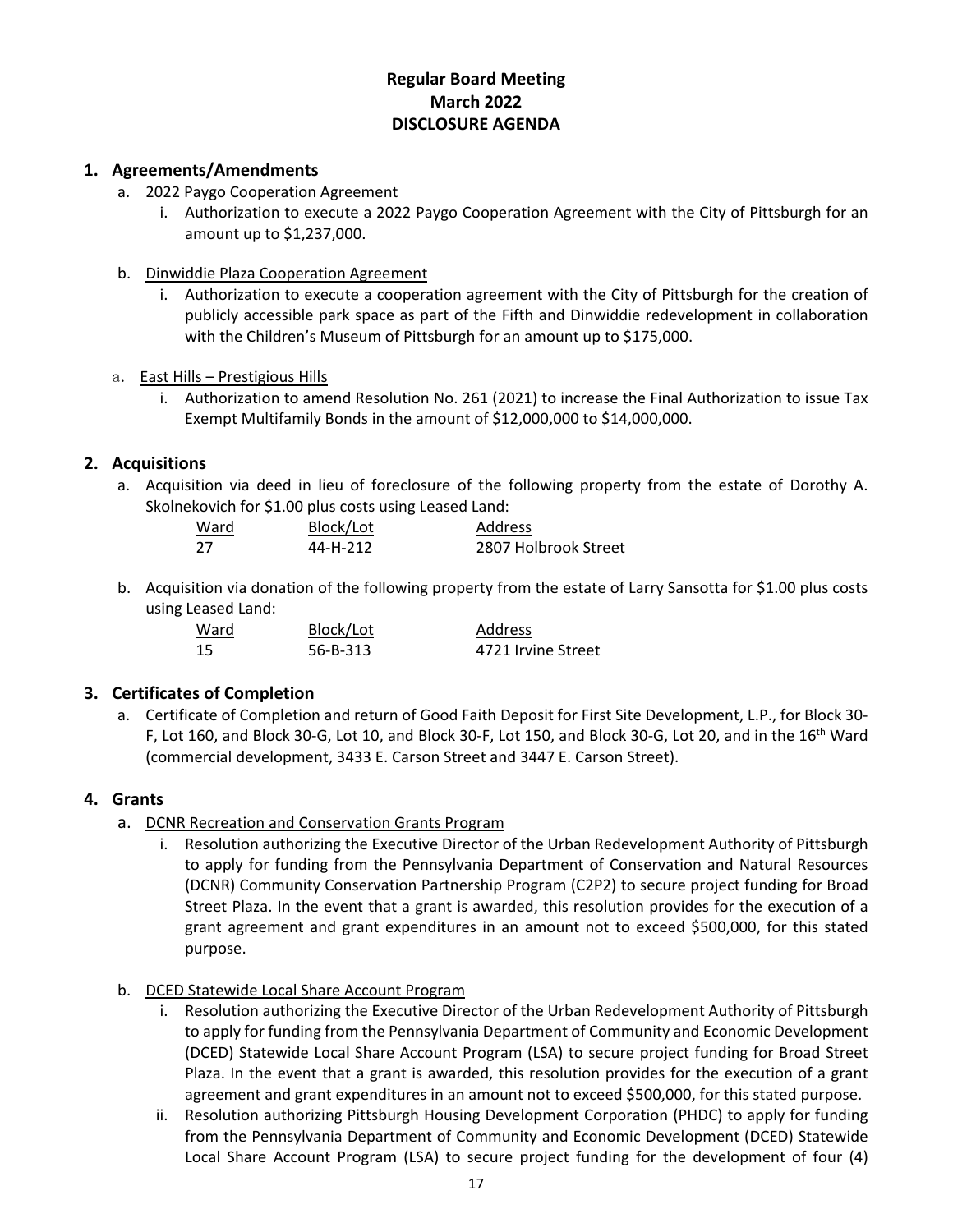affordable for-sale housing units associated with the Rosetta Street project. In the event that a grant is awarded, this resolution provides for the execution of a grant agreement and grant expenditures in the amount of \$500,000, for this stated purpose.

- iii. Resolution authorizing Pittsburgh Housing Development Corporation (PHDC) to apply for funding from the Pennsylvania Department of Community and Economic Development (DCED) Statewide Local Share Account Program (LSA) to secure project funding for the establishment of sustainable re-usable materials demolition fund. In the event that a grant is awarded, this resolution provides for the execution of a grant agreement and grant expenditures in the amount of \$200,000, for this stated purpose.
- iv. Resolution authorizing the Urban Redevelopment Authority of Pittsburgh to apply for funding from the Pennsylvania Department of Community and Economic Development (DCED) Statewide Local Share Account Program (LSA) to secure project funding on behalf of nonprofit project leads, specifically for projects located with the City of Pittsburgh. In the event that grants are awarded to related nonprofit project owners, this resolution provides for the execution of a grant agreement and subsequent subgrant agreements in an amount not to exceed \$1,000,000 per award.
- c. DCED Business in Our Sites Program
	- i. Resolution authorizing the Executive Director of the Urban Redevelopment Authority to apply for funding from the Pennsylvania Department of Community and Economic Development (DCED) Business in Our Sites (BOS) grant/loan program to secure financing for the 25-acre Fairwood Industrial Site development project. In the event of a loan/grant allocation, this resolution provides for the execution of an agreement or agreements with the Commonwealth Financing Authority in a total grant/loan amount of \$4,000,000.
- d. Redevelopment Assistance Capital Program (RACP) Grants (New Awards)
	- i. Authorization to file applications with and enter into contracts with the Commonwealth of Pennsylvania Office of the Budget for Redevelopment Assistance Capital Program (RACP) grants.
	- ii. Authorization to enter into subgrant agreements for awarded RACP grants with Subgrantees and to contract for administrative fees.
	- iii. Authorization to enter into Cooperation Agreements with the City of Pittsburgh concerning the applications and grants.

The following projects have received award letters from the Pennsylvania Office of the Budget for RACP grants:

1. 1501 Penn Avenue Redevelopment - \$1 Million RACP

The project will demolish the existing cold storage building located at 1501 Penn Avenue. The RACP scope will include costs associated with Phase I, which involves the demolition and abatement of the site to prepare for the rebuild of a mixed-use office building. The building will include central chilled beam HVAC / supplemental cooling, enhance indoor air-quality strategies, and supporting water conversation efforts. The project will have a total building area of 951,593 SF, consisting of 537,068 SF of Class A office space across 15 levels, plus 21,301 SF of retail space, 14,000 SF of amenities, and parking spaces. The installation of exterior improvements such as sidewalks, public plaza, tree pits and trees, plantings, curbs, and bicycle racks are also included. Subgrantee: 1501 Penn Owner LLC or related entity Neighborhood: Strip District

Council District: 7

2. 2021 Mill 19 Redevelopment RACP - \$1 Million RACP

The project will construct public amenities on the South Porch of the facility as well as a parking structure on the K2 parcel. The new construction of the South Porch amenities at Mill 19 includes an

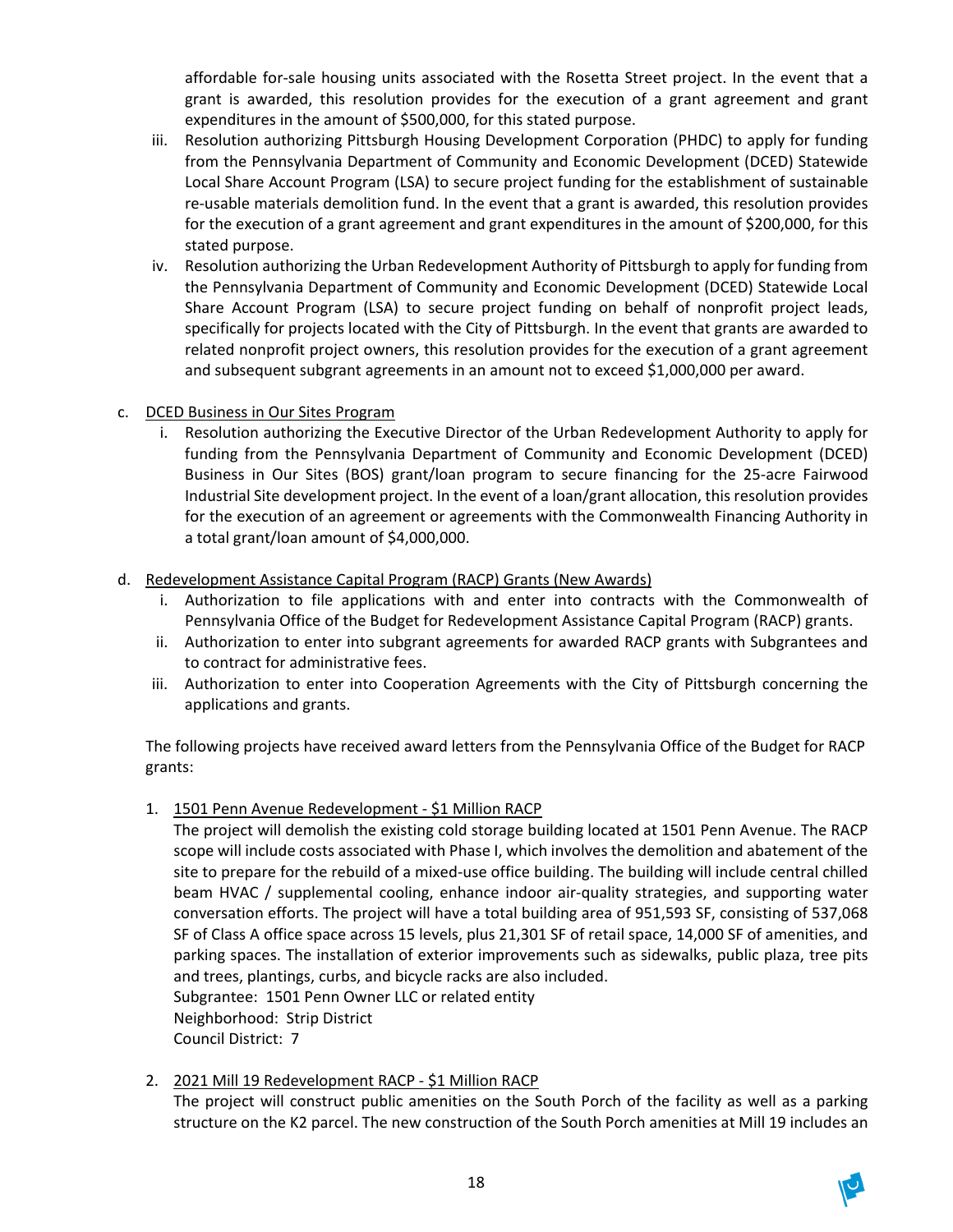elevator, an observation deck overlooking a new privately funded public plaza in which a storage facility will be built to house necessary equipment for such public events, and access to the third floor of Building A. Construction of a new parking structure on parcel K2 will support tenancy and additional developments. Subgrantee: RIDC Southwestern Pennsylvania Growth Fund or related entity Neighborhood: Hazelwood Council District: 5

- 3. 3 Crossings Phase 2 \$750,000 RACP This phase will develop 600,000 SF of office space, 50,000 SF of retail space, 300 residential units, and over 1,300 parking spaces on a 10-acre brownfield site Subgrantee: Three Crossings 2.0, LP, or related entity Neighborhood: Strip District Council District: 7
- 4. 5051 Centre Avenue Shared Lab Space (Pittsburgh) \$1 Million RACP The project will construct a 355,000 SF laboratory and office building. Subgrantee: Wexford Development, LLC, or related entity Neighborhood: Bloomfield Council District: 7
- 5. 925 Technology Drive Garage Pittsburgh \$1.2 Million RACP Construction of a new, multi-story parking garage at the Pittsburgh Technology Center. Subgrantee: None at this time or related entity (if necessary) Neighborhood: South Oakland Council District: 3
- 6. Allegheny Circle Neighborhood Restoration \$1,001,695 RACP The project will improve the parking garage for Allegheny Circle. Subgrantee: Faros Property Management LLC or related entity Neighborhood: Allegheny Center Council District: 1

#### 7. Jasmine Nyree Campus Redevelopment – \$1 Million RACP

The project has three phases: First involves rehabilitating a three-story school containing 18 large rooms. Refurbishing includes all peripherals, walls, floors, plumbing, toilets, sinks, gas lines, electrical installation, and HVAC. The job requires the installation of windows on all sides of the building. The project will refurbish the floors in the hallways, stairwells, and banisters. The installation includes an elevator. The structure will serve as a community center. The second is to refurbish the roof, windows, and HVAC of the 8,000 SF former convent to prepare for affordable housing. The phase includes the refurbishing of all peripherals, walls, floors, plumbing, toilets, sinks, gas lines, and electrical installation. The third phase involves re-pavement of the parking lot. Subgrantee: Jasmine Nyree Homes, Inc., or related entity Neighborhood: Sheridan Council District: 2

8. Renovations to the Carnegie Music Hall – Pittsburgh, PA - \$1.5 Million RACP

The proposed RACP project will meet the need for cultural/recreational venues and amplify the economic impact of the Carnegie Music Hall. Its scope will include architectural and engineering costs associated with seating upgrades, as well as the installation of a new energy efficient air circulation, conditioning, and filtration system.

Subgrantee: Carnegie Institute or related entity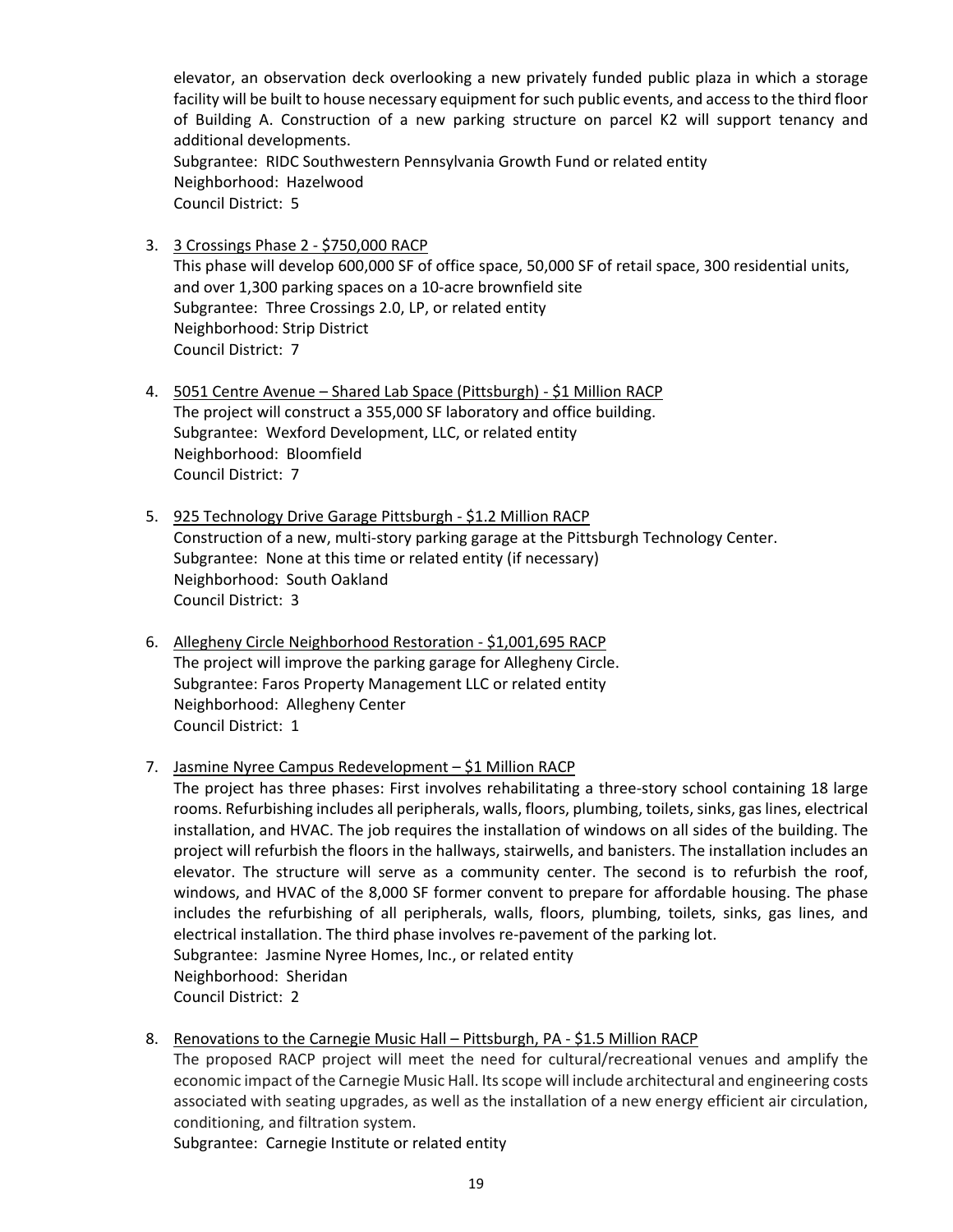Neighborhood: Oakland Council District: 8

9. Riviera Wet Lab Conversion - Pittsburgh - \$6 Million RACP The project intends to convert The Riviera building from office use to wet lab use. This entails intensive mechanical upgrades to the existing infrastructure, including HVAC and plumbing. Subgrantee: 350 Technology Drive Partners, LLC, or related entity Neighborhood: South Oakland Council District: 3

#### 10. Tree of Life – REMEMBER. REBUILD. RENEW. - \$6.6 Million RACP

The Tree of Life project includes: preserving the historic spaces, including the stained-glass windows and iconic structure at the corner of Shady and Wilkins; modernizing and right-sizing the main sanctuary to serve as a flexible space for worship, celebrations, educational programming, and communal space; creating a welcoming and commemorative space to reflect and remember events and lives lost on October 27, 2018; designing an innovative and interactive Holocaust and modern anti-Semitism exhibit; adding flexible and modular classrooms, state-of-the-art collaborative and communal space for symposia and conferences.

Subgrantee: Tree of Life or L'Simcha Congregation or related entity Neighborhood: Squirrel Hill Council District: 8

11. Yeshiva Schools - Greenfield Campus Rehabilitation - \$2 Million RACP

Renovation and selective demolition related to the rehabilitation of 411 Greenfield Avenue into a Jewish elementary-high school for local and boarding students. Included are purchasing property; remediating environmental hazards including asbestos and lead paint; achieving ADA compliance including remodeling bathrooms and installing a kitchen and an elevator; replacing windows and installing high-efficient lighting and a new HVAC system with purification capabilities; and creating green areas and a playground.

Subgrantee: Yeshivath Achei Tmimim of Pittsburgh or related entity Neighborhood: Greenfield Council District: 5

- e. Redevelopment Assistance Capital Grants with Previous Award
	- i. Authorization to file applications with and enter into contracts with the Commonwealth of Pennsylvania Office of the Budget for Redevelopment Assistance Capital Program (RACP) grants.
	- ii. Authorization to enter into subgrant agreements for awarded RACP grants with Subgrantees and to contract for administrative fees.
	- iii. Authorization to enter into Cooperation Agreements with the City of Pittsburgh concerning the applications and grants.

The following project received an award letter from the State Office of the Budget for an RACP Grant for additional RACP funding which requires the URA to increase the RACP award from \$6 Million to \$10 Million in the previously approved Resolutions:

1. FNB Financial Center - \$6 Million RACP Construction of a mixed-use 26-story office tower. Subgrantee: First National Bank of Pennsylvania or related entity Neighborhood: Lower Hill Council District: 6 Amend resolutions 111, 112 & 113 from 2021 for \$6 million to increase to \$10 million.

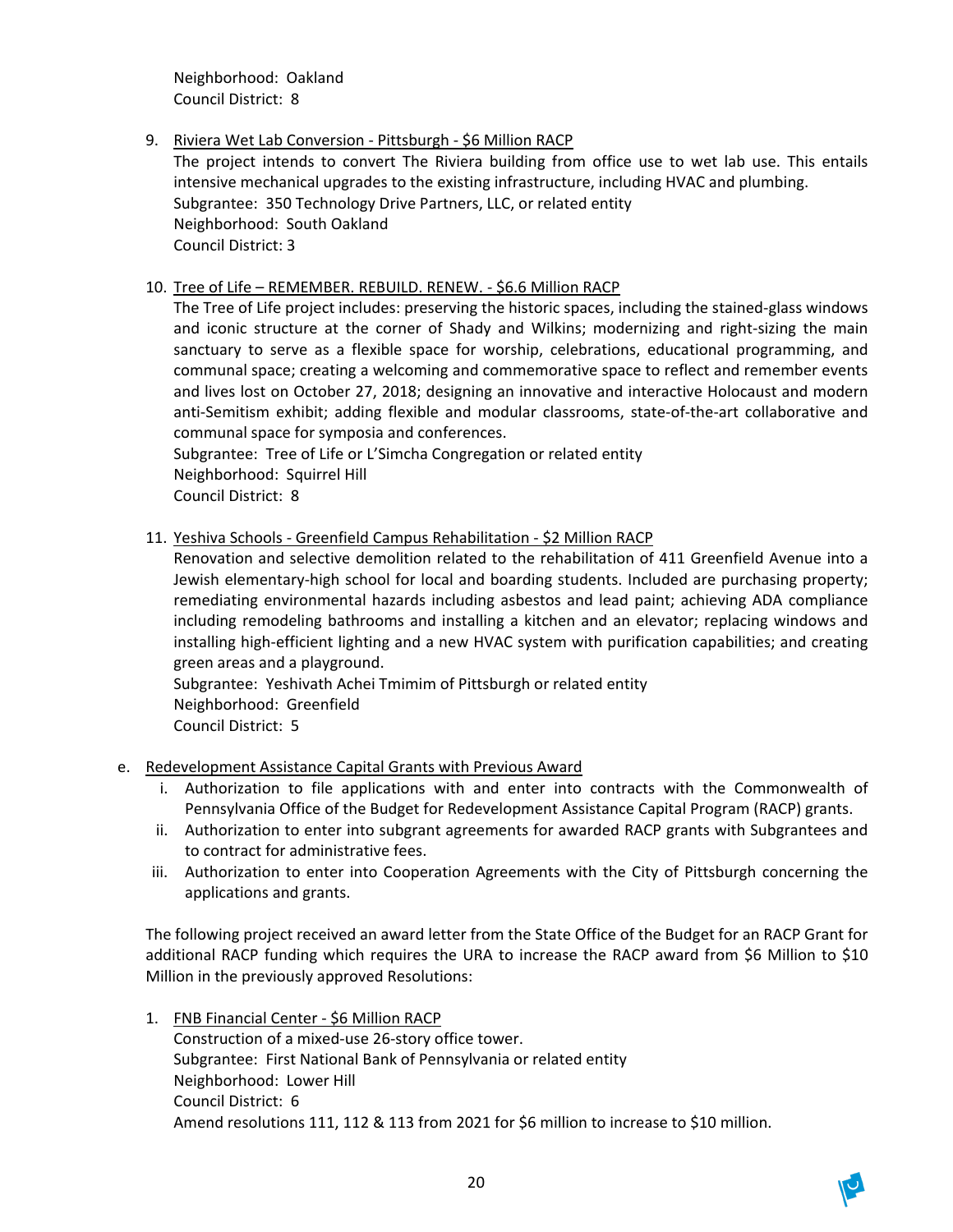## **Appendix - March 2022 Resolutions**

## **6. BUSINESS SOLUTIONS**

**Item 6(a)**

#### **RESOLUTION NO. \_\_\_\_\_ (2022)**

RESOLVED: That the adoption of program guidelines for the URA Ventures Pilot Program is hereby approved.

#### **RESOLUTION NO. \_\_\_\_\_ (2022)**

RESOLVED: That adoption of program guidelines for the Minority/Women-owned Business Enterprise (MWBE) Developer Equity Fund Pilot Program is hereby approved.

## **7. AVENUES OF HOPE**

#### **Item 7(a)**

#### **RESOLUTION NO. \_\_\_ (2022)**

RESOLVED: That a loan to a to-be-formed Investment Fund with the URA and PNC Bank to fund the New Markets Tax Credit (NMTC) loan fund to an amount of approximately \$1,000,000, for an amount not to exceed \$719,200 payable from the UDF/PBGF State repayments for funding the New Markets Tax Credit (NMTC) Loan Fund is hereby approved, and the Executive Director, Deputy Executive Director and/or Director of Finance, on behalf of the Authority, is hereby authorized to execute a loan agreement and related documents therefor, and the Secretary or Assistant Secretary is authorized to attest same and affix the seal of the Authority thereto.

#### **RESOLUTION NO. \_\_\_ (2022)**

RESOLVED: That the provision of a New Markets Tax Credit (NMTC) recapture guarantee to the New Markets Tax Credit equity investor, PNC Bank, is hereby approved.

#### **Item 7(b)**

#### **RESOLUTION NO. \_\_\_\_ (2022)**

RESOLVED: That exclusive negotiations with The Citizen Science Lab for the sale of the following four (4) publicly owned parcels in the  $5<sup>th</sup>$  Ward, for a period of six (6) months, is hereby approved:

| Ward            | <b>Block</b>   | <b>Address</b>    | <b>Current Owner</b> |
|-----------------|----------------|-------------------|----------------------|
| 5 <sup>th</sup> | 27-A-181       | 636 Herron Avenue | City of Pittsburgh   |
| 5 <sup>th</sup> | 27-A-182       | 0 Herron Avenue   | City of Pittsburgh   |
| 5 <sup>th</sup> | $27 - A - 183$ | 636 Herron Avenue | City of Pittsburgh   |
| 5 <sup>th</sup> | 27-A-184       | 0 Herron Avenue   | City of Pittsburgh   |

#### **Item 7(c)**

#### **RESOLUTION NO. \_\_\_\_\_\_ (2022)**

RESOLVED: That a grant with City of Bridges, for an amount of up to \$620,000, payable from the Housing Opportunity Fund (HOF) For Sale Development Program is hereby approved, and the Executive Director, Deputy Executive Director and/or the Director of Finance, on behalf of the Authority, is hereby authorized to execute an grant agreement therefor, and the Secretary or Assistant Secretary is authorized to attest the same and affix the seal of the Authority thereto; and it is

RESOLVED FURTHER: That a waiver of the For Sale Development Program guidelines to exceed the per unit grant amount of \$100,000 is hereby approved.